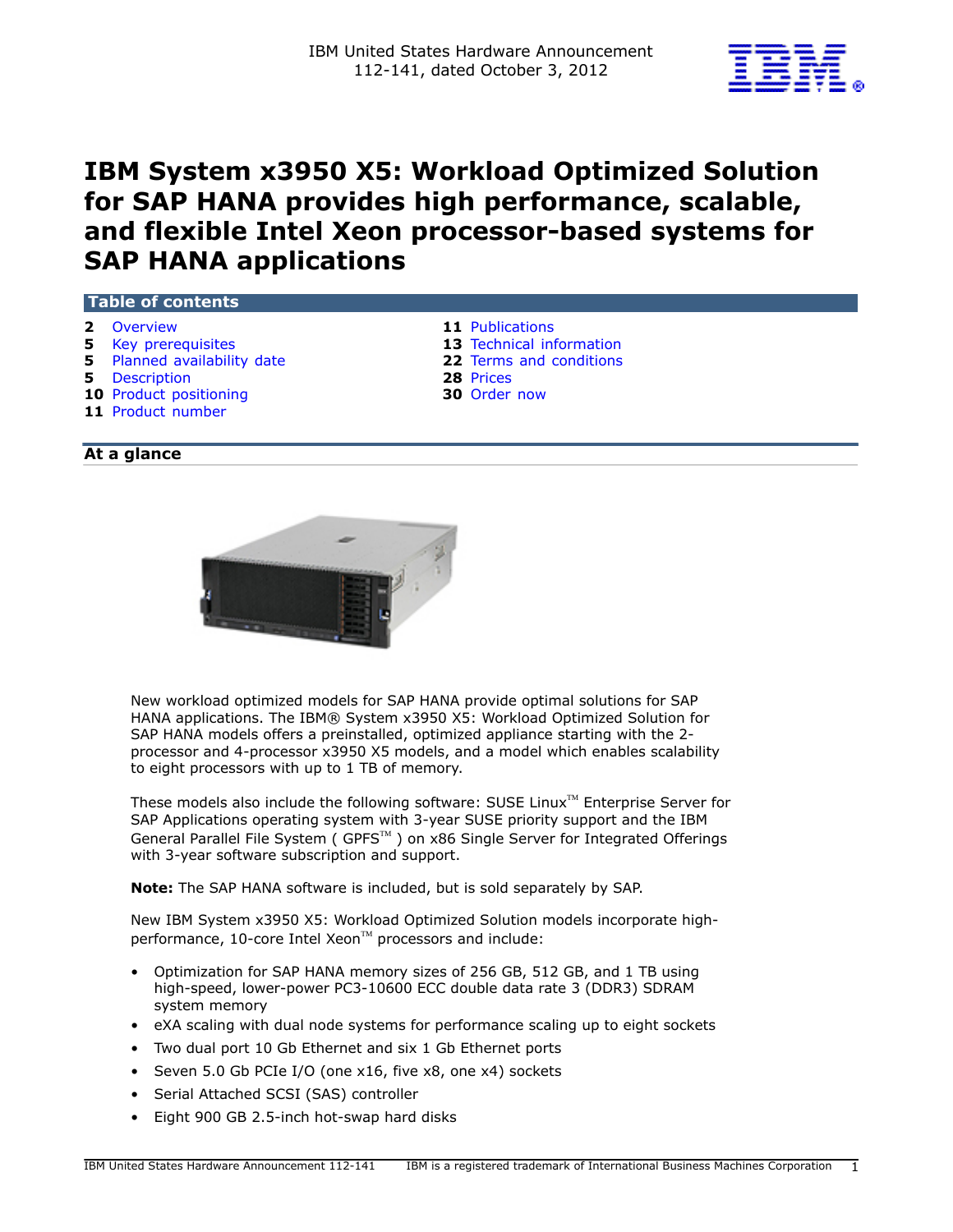- One 1.2 TB IBM High IOPs adapter
- Standard Integrated Management Module
- Up to two 1975-watt, voltage sensing, rear access, hot-swap power supplies in main x3950 X5 chassis
- UltraSlim Enhanced SATA CD-RW/DVD-ROM Combo drive in the HAx and HBx models
- Six USB ports (two can be used for USB keyboard and mouse), SVGA video port, one serial port, and two 1 Gb Ethernet ports per chassis
- IBM General Parallel File System ( GPFS ) on x86 Single Server for Integrated Offerings with 3-year software subscription and support
- SUSE Linux Enterprise Server for SAP Applications operating system with 3-year SUSE priority support

**Warranty:** Three years, customer replaceable unit (CRU) and on-site<sup>1</sup> service, limited warranty<sup>2</sup>; optional warranty service upgrades available.

For ordering, contact your IBM representative, an IBM Business Partner, or IBM Americas Call Centers at 800-IBM-CALL (Reference: SE001).

## <span id="page-1-0"></span>**Overview**

The IBM System x3950 X5: Workload Optimized Solution for SAP HANA models offers a preconfigured, optimized appliance starting with the 2-processor and 4-processor x3950 X5 models, and a model which enables scalability to eight processors with up to 1 TB of memory. These models of the System x3950 X5 servers are powered with 10-core Intel Xeon processors, for powerful 4-socket, highly scalable systems. Workload optimized models for SAP HANA provide optimal solutions for SAP HANA applications.

Key enhancements to the x3950 X5 Workload Optimized Solution for SAP HANA include:

- Increased disk capacity and increased solid-state storage capacity for scale-out and highly available (HA) configurations
- Additional 10 Gb networking ports for enhanced scale-out and HA
- New GPFS software licensing for single node configurations

These models include the following software: SUSE Linux Enterprise Server for SAP Applications operating system with 3-year SUSE priority support and the new IBM General Parallel File System ( GPFS ) on x86 Single Server for Integrated Offerings, V3 with 3-year software subscription and support.

The SAP HANA software is included, but is sold separately by SAP.

The x3950 X5 servers are the fifth generation of the Enterprise X-Architecture® (eX5), delivering innovation with enhanced reliability and availability features to enable optimal performance for SAP HANA applications.

Key features of the new x3950 X5 Workload Optimized Solution for SAP HANA models include:

- 256 GB, 512 GB, and 1 TB single-node SAP HANA configurations
- Seamless multi-node scalability
- Two to eight processors with 10-core processing performance per socket
- Eight 900 GB SAS hard disk drives
- One 1.2 TB IBM High IOPs PCIe adapter
- High-speed networking with supports for four 10 GbE ports and six 1 GbE ports
- SUSE Linux Enterprise Server for SAP Applications operating system license and media with 3-year SUSE priority support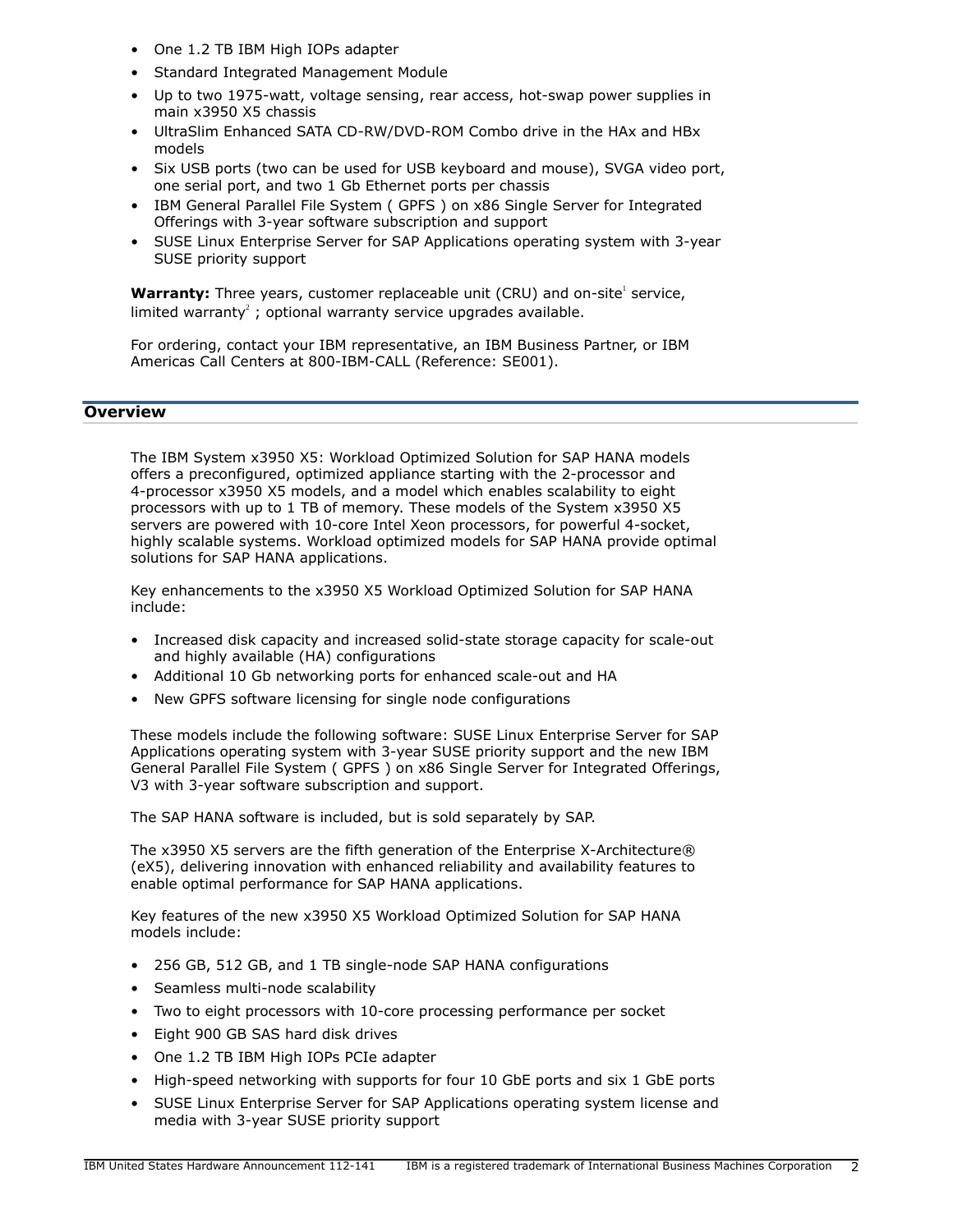- IBM General Parallel File System ( GPFS ) on x86 Single Server for Integrated Offerings with 3-year software subscription and support
- IBM Director media
- System installation and recovery disk for SAP HANA

These Workload Optimized Solutions for SAP HANA are based on fifth-generation eX5 technology features which include:

- 4U server, tool-free chassis that strikes the balance between rack density and ease of maintenance
- Rear access power supplies designed for easy accessibility
- Memory ProteXion with Chipkill, memory mirroring, memory sparing, Intel™ SMI lane failover, SMI packet retry, and SMI clock failover
- Serial Attach SCSI (SAS) plus RAID to maximize throughput and ease installation and data protection
- eXA scaling with dual-node systems for performance scaling up to eight sockets
- Advanced fifth-generation Chipkill ECC memory controller to help correct singlebit, 2-bit, 3-bit, and 4-bit memory errors
- High-performance PCIe Gen 2 (5 GHz) I/O slots
- Hot-swap drive bays and redundant fans to replace select components without powering down the server
- Two hot-swap, rear access, redundant power supplies with 220 V ac input in the x3950 X5
- Predictive Failure Analysis (PFA) on processors, memory, fans, power supply, and HDD options to help warn of problems before they occur
- Innovative light path diagnostics and top access design for easier service and configuration

## **SUSE Linux Enterprise Server for SAP Applications**

Boost overall performance and accelerate time to value. SUSE Linux Enterprise Server for SAP Applications delivers improved uptime and performance, even under full CPU loads and high memory stress. Rely on integrated support from SAP and SUSE. SUSE Linux Enterprise Server for SAP Applications offers integrated priority support and maintenance from both SUSE and SAP through the SAP Solution Manager.

Protect your critical business operations with built-in business continuity. SUSE Linux Enterprise Server for SAP Applications includes high-availability components that help build SAP clustering solutions for physical and virtual Linux deployments. Save time with faster deployment. SUSE Linux Enterprise Server for SAP Applications is designed to enable deployment in hours instead of days.

SUSE Linux Enterprise Server for SAP Applications is the only operating system that provides an automated, end-to-end installation workflow, SUSE Linux Enterprise Server for SAP Applications subscriptions include SUSE Linux Enterprise High Availability Extension which ensures continuous access to your mission-critical applications and data. This flexible, policy-driven clustering solution is designed to virtually eliminate service outages. Service outages and interruptions to business processes can take a terrible toll on productivity, revenue, and customer relationships. In some cases, they can even have legal consequences. SUSE Linux Enterprise High Availability Extension helps clients ensure that their most missioncritical applications continue to deliver business value, 24 hours a day, every day. This is achieved through the use of high availability clustering to automate application and data recovery. Clients can use SUSE's flexible, policy-driven clustering solution to implement highly available Linux clusters and eliminate single points of failure. The servers are continuously monitored; and when a fault or failure occurs, the workload is transferred from one server to another, or the application is automatically restarted on a known working system. This helps maintain business continuity and minimize unplanned downtime.

Subscription and Support offerings included with every SAP HANA configuration, the SUSE Linux Enterprise for SAP Applications offerings include an activation card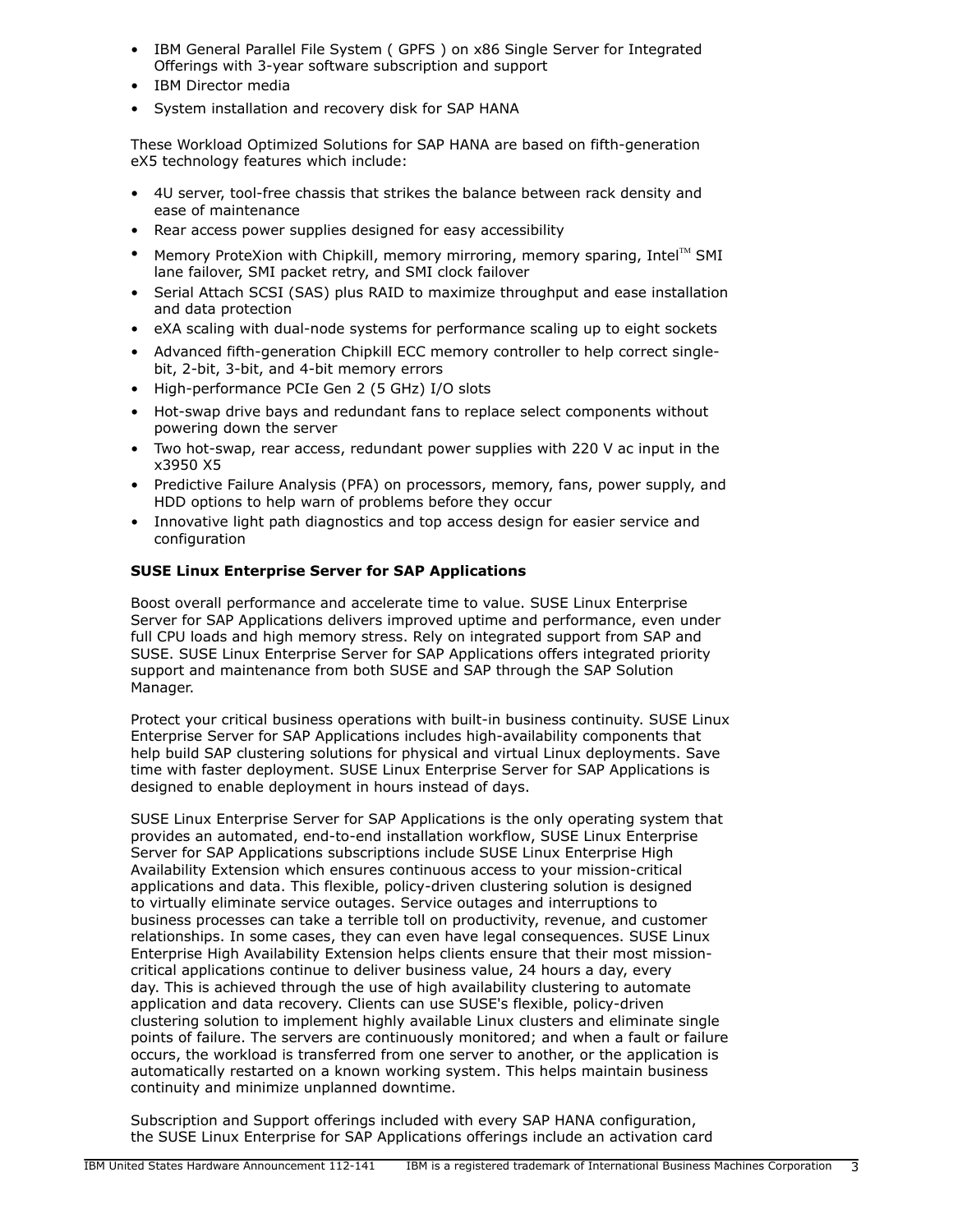which contains the unique product registration number that will be needed to access integrated priority support and maintenance from both SUSE and SAP through the SAP Solution Manager. The term of the SLES for SAP Application subscription that has been included is three years. Renewals are available through IBM and IBM Business Partners.

#### **IBM GPFS on x86 Single Server for Integrated Offerings**

IBM GPFS on x86 Single Server for Integrated Offerings, V3 is now included preinstalled on selected IBM SAP HANA models. Licenses for IBM GPFS on x86 Single Server for Integrated Offerings, V3 cannot be ordered independent of the select hardware for which it is included. Licenses for offerings in this announcement include three years of Software Subscription and Support. Software Subscription and Support, including Subscription and Support renewals, are managed through Passport Advantage® or Passport Advantage Express®.

After receipt of an order for a x3950 X5 Workload Optimized Solution for SAP HANA model, the Business Partner or end-user customer will be required to register and accept Passport Advantage or Passport Advantage Express terms and conditions associated with IBM GPFS on x86 Single Server for Integrated Offerings, V3.

If a new release of the offering in this announcement is made generally available in Passport Advantage after the announcement of the offering in System x® ordering systems, clients with valid Software and Subscription contracts may elect to take electronic delivery of the latest release.

During the registration process, the end-user customer will be provided with a website for the electronic download.

The following x3950 X5 Workload Optimized Solution models include IBM GPFS on x86 Single Server Single Server for Integrated Offerings, V3 based on the PVU values for each model below:

Licenses including Subscription and Support for IBM GPFS on x86 Single Server for Integrated Offerings, V3 are entitled in increments of 10 Processor Value Units (PVUs).

 7143HAx 256GB (S+) 4000PVU 7143HBx 512GB (M) (1st 4 processors) 4000PVU 7143HCx 512GB (L upgrade for 2nd 4 processors & 1TB)

**Note:** The 8-socket, 1 TB configuration comprising one 7143HBx plus one 7143-HCx requires 9600PVU total.

#### **Processor Value Unit (PVU)**

Processor Value Unit (PVU) is a unit of measure by which the program can be licensed.

IBM continues to define a processor, for the purposes of PVU-based licensing, to be each processor core on a chip. A dual-core processor chip, for example, has two processor cores. Full Capacity Licensing requires the Licensing, Licensee to obtain PVU entitlements sufficient to cover all activated processor cores in the physical hardware environment made available to, or managed by, the program except for those servers from which the program has been permanently removed.

The GPFS on x86 Single Server for Integrated Offerings, V3 provides file system capabilities for single-node integrated offerings. Clients with highly available, multinode clustered scale-out configurations must also purchase the GPFS scale-out product.

 $1$  IBM sends a technician after attempting to diagnose and resolve the problem remotely.

 $2^{2}$  For information on the IBM Statement of Limited Warranty, visit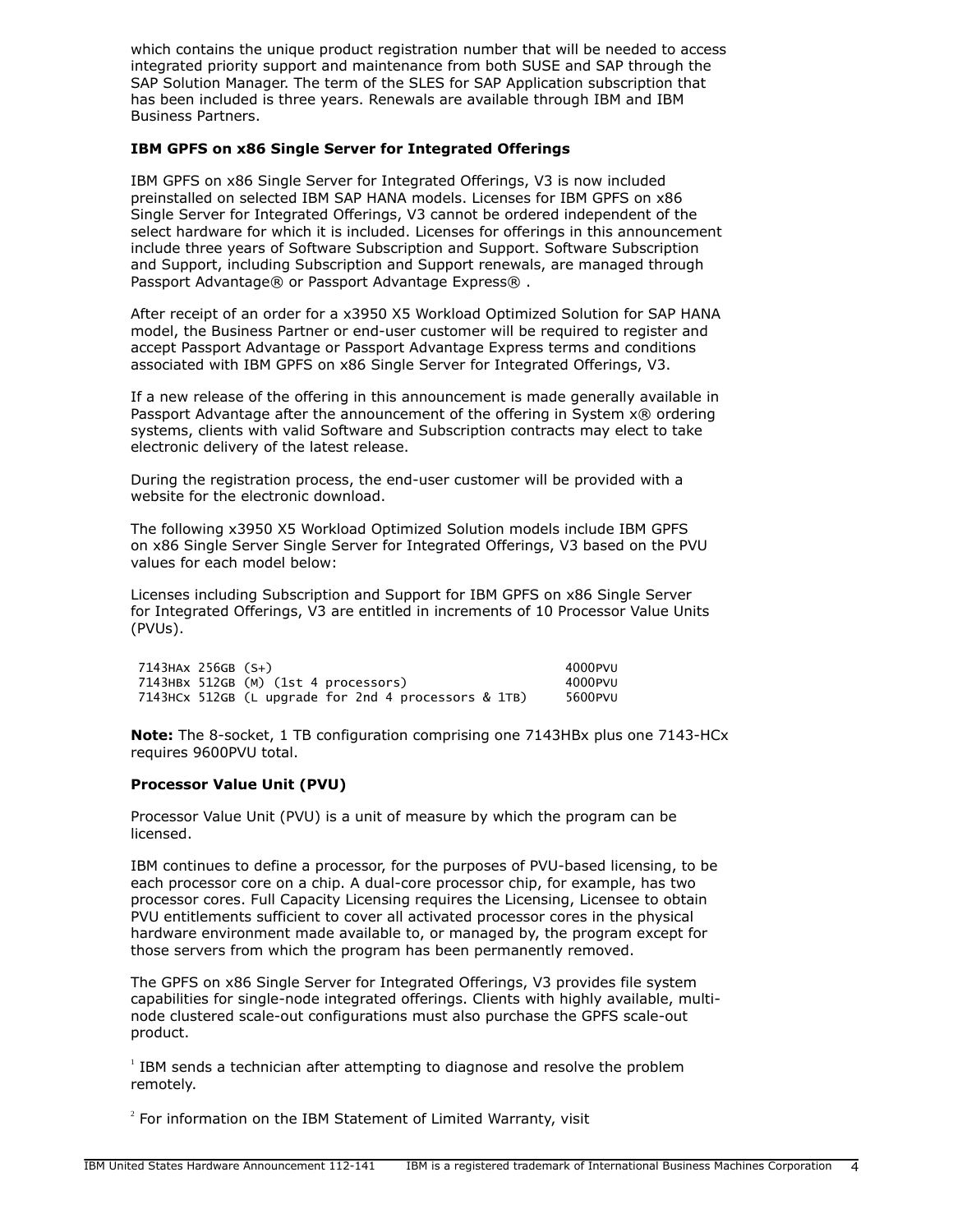[http://www.ibm.com/servers/support/machine\\_warranties/](http://www.ibm.com/servers/support/machine_warranties/)

Alternatively, this information is also available by contacting your IBM representative or reseller. Copies are available upon request. For the latest information on safe and effective computing, visit

<http://www.ibm.com/pc/safecomputing/>

**Note:** The information in IBM announcement letters is subject to change without notice. Consult the *IBM Sales Manual* , or your IBM marketing representative or reseller, for the most current information regarding IBM products.

#### *Feature exchange*

None

# <span id="page-4-0"></span>**Key prerequisites**

Refer to the [Hardware requirements](#page-16-0) section for details.

#### <span id="page-4-1"></span>**Planned availability date**

October 24, 2012

#### <span id="page-4-2"></span>**Description**

#### **IBM System x3950 X5 servers**

#### *High-performance server subsystems*

The new x3950 X5 servers are high-throughput, scalable, SMP-capable, 10-core Intel Xeon-based servers. They deliver excellent scalability for adding memory, adapter cards, or multiple processors.

Models are powered with 10-core Intel Xeon processors that use 64-byte cache lines. EMT64T architecture supports 64-bit extensions. Four connectors for Xeon MP processors are standard on the system board. High-speed PC3-10600 ECC SDRAM provides excellent processor-to-memory subsystem performance.

The x3950 X5 system architecture is fine tuned and engineered to optimize the powerful Xeon processors. This architecture consists of the following components:

- 10-core Xeon processors
- System memory cards with Intel Scalable Memory Buffers
- Intel host-bridge I/O controllers

These Xeon processors use Intel Quick Path Interconnect busses for external operations. Each processor supports four independent busses to the memory, for a total of 34 GBps of potential memory bandwidth per CPU.

#### *High-availability and serviceability features*

Many enterprise on-demand environments run around the clock to supply information around the globe. These environments require ruggedly dependable servers designed with features that can tolerate a component failure without total shutdown. x3950 X5 servers pack numerous fault-tolerant and high-availability features into a high-density, rack-optimized package that helps significantly reduce the space needed to support massive network computing operations.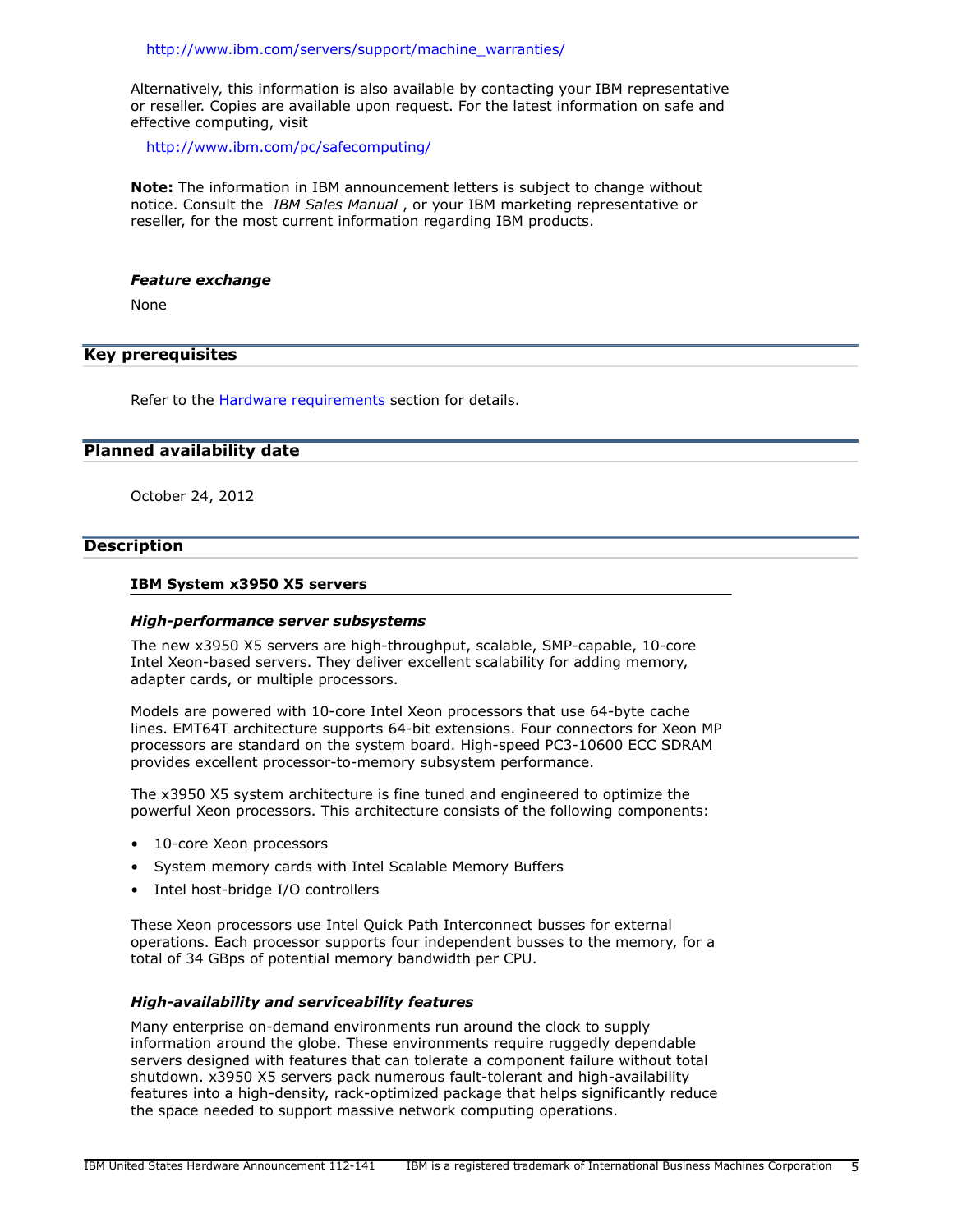Features include:

- Seven 5.0 Gb PCIe I/O (one x16, five x8, one x4) sockets
- Eight Serial Attach SCSI (SAS) HDD bays
- ECC DIMMs combined with an integrated advanced ECC memory controller with fourth-generation Chipkill support to correct many single-bit, 2-bit, 3-bit, and 4 bit memory errors to minimize disruption of service to LAN clients
- Memory ProteXion and memory mirroring
- Memory hardware scrubbing to correct many soft memory errors automatically without software intervention down time
- PFA on HDD options, memory, processors, power supply, and fans, in conjunction with IBM Systems Director, to help alert the system administrator of an imminent component failure
- Up to two 1975-watt, voltage sensing, rear access, hot-swap power supplies in the main x3950 X5 chassis, that enable individual fan replacement without powering down the server, plus one fan in each of the two hot-swap power supplies
- Standard IMM enabling diagnostic, reset, POST, and auto-recovery functions from remote locations and monitoring of temperature, voltage, and fan speed; alerts generated when thresholds are exceeded without utilizing an I/O slot
- Information LED panel, diagnostics LED panel, and component LEDs for visual indications of system well-being
- Light path diagnostics for an outside view of the potential problem without removing the cover, to help reduce down time and service costs
- Top access to system board, adapter cards, and memory
- CPU failure recovery in SMP configurations, allowing a failed processor to be forced offline, the server rebooted, an alert generated, and operation continued with the working processor
- Automatic node failover for increased availability in dual-node configurations

The servers include:

- Up to 8-socket (80-core) SMP operations with powerful 10-core Xeon processors.
- Up to 64 DIMM slots in 4U of rack space delivering up to 3 TB (with 32 GB DIMMs) of high-speed PC3-10600 DDR3 memory. **Note:** SAP HANA Workload Optimized models include sixteen or thirty-two 16 GB DIMMs.
- Two worldwide, voltage-sensing, 1975-watt, hot-swap power supplies with autorestart, standard.
- Eight hot-swap drive bays, supporting up to 4 TB of internal data storage (using eight 900 GB SATA hot-swap HDDs).
- Terabytes of external data storage supporting optional storage units, ServeRAID SCSI controllers, and Fibre Channel controllers and storage units.

# **Configurations**

# **XpandOnDemand scalability**

• x3950 X5 Workload Optimized Solution for SAP HANA models are based on modular building-block scalability that delivers the flexibility to scale to meet your business needs and are optimized for your SAP HANA application.

**IBM Systems Director CD** with 20 agent license proofs of entitlement includes support for the IBM System x3950 X5 servers.

## *Systems management*

x3950 X5 servers feature IBM Systems Director, a powerful, highly integrated, systems-management software solution built on industry standards and designed for ease of use.

With IBM Systems Director, a network administrator can perform the following tasks: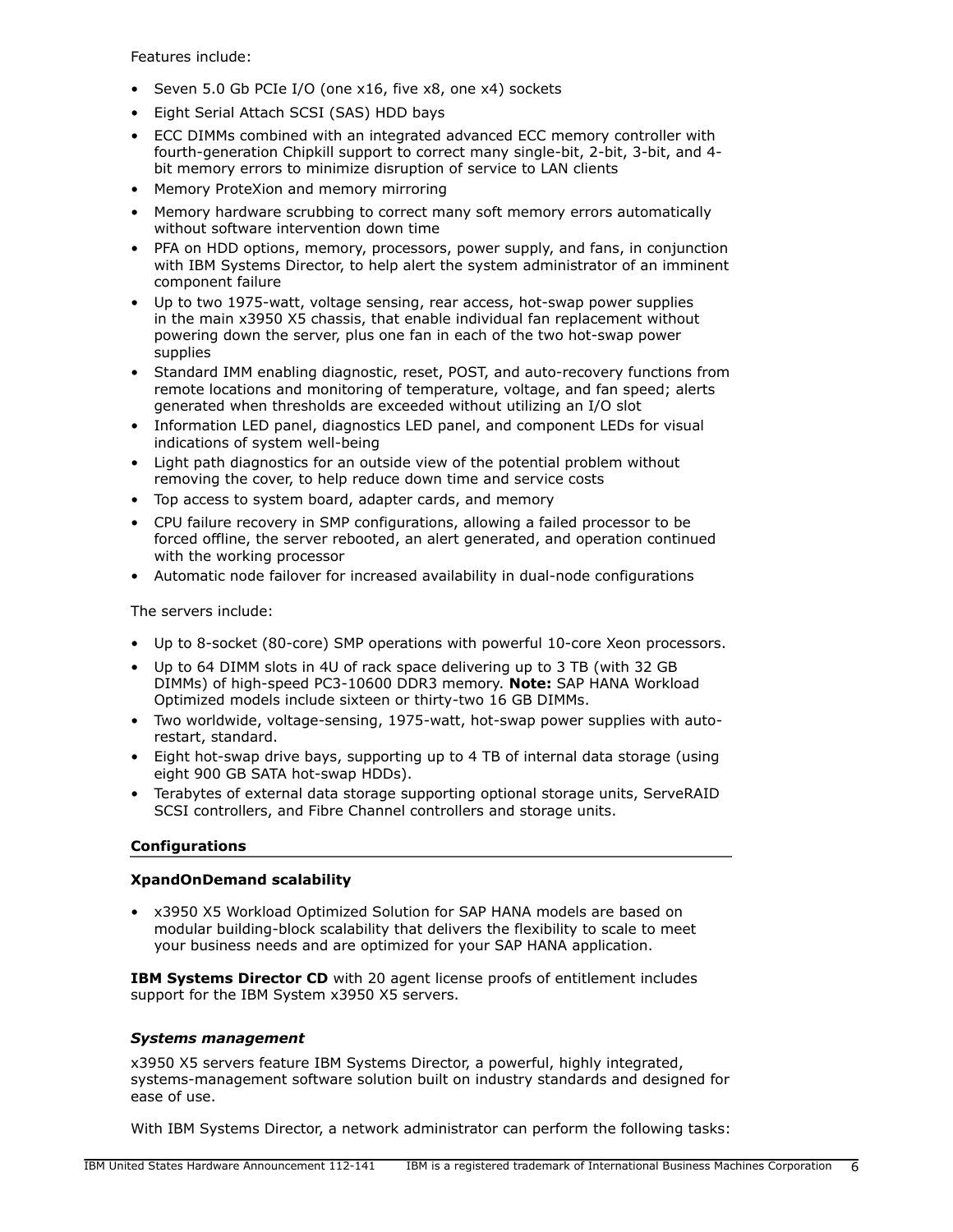- View the hardware configuration of remote systems in detail
- Monitor the usage and performance of critical components such as microprocessors, disks, and memory
- Centrally manage individual or large groups of IBM and non-IBM, Intel-based servers, desktop computers, workstations, and mobile computers on a variety of platforms

IBM Systems Director provides a comprehensive entry-level workgroup hardware manager. It has the following key features:

- Advanced self-management capabilities for maximum system availability.
- Support for multiple operating systems, including certain versions of Microsoft<sup>TM</sup> Windows<sup> $M$ </sup> 2003 Server, Windows XP Professional, Red Hat Linux , SUSE Linux , and Novell NetWare. For a complete list of operating systems that support IBM Systems Director, visit

[http://publib.boulder.ibm.com/infocenter/eserver/v1r2/index.jsp?topic=/](http://publib.boulder.ibm.com/infocenter/eserver/v1r2/index.jsp?topic=/diricinfo_5.20/fqm0_r_supported_operating_systems.html) [diricinfo\\_5.20/f qm0\\_r\\_supported\\_operating\\_systems.html](http://publib.boulder.ibm.com/infocenter/eserver/v1r2/index.jsp?topic=/diricinfo_5.20/fqm0_r_supported_operating_systems.html)

The list is updated periodically. The Workload Optimized Solution for SAP HANA only supports SUSE Linux Enterprise Server for SAP Applications.

- Support for IBM and non-IBM servers, desktop computers, workstations, and mobile computers. (Not all IBM Systems Director features are supported on non-IBM servers.)
- Support for systems-management industry standards.
- Integration into leading workgroup and enterprise systems-management environments.
- Ease of use, training, and setup.

IBM Systems Director also provides an extensible platform that supports advanced servers that are designed to help reduce the total cost of managing and supporting networked systems. By deploying IBM Systems Director, you may achieve reductions in ownership costs through the following potential benefits:

- Reduced down time
- Increased productivity of IT personnel and users
- Reduced service and support costs

For more information about IBM Systems Director, refer to the CD included with the server or the IBM Systems Director documentation on the CD, or visit

<http://www.ibm.com/systems/management/director/resources/>

IBM Systems Director includes IBM Systems Director Extensions, a portfolio of server tools that integrates into the IBM Systems Director interface and works with the Integrated Management Module, or other systems-management monitoring functions contained in IBM System x eX5 servers. Typical functions and monitoring capabilities can include:

- PFA-enabled critical hardware components
- Temperature
- Voltage
- Fan speed
- Light path diagnostics

The IT administrator gains comprehensive, virtual on-site control of IBM System 3950 X5 servers through the ability to remotely:

- Access the server, in many cases regardless of its status
- Inventory and display detailed system and component information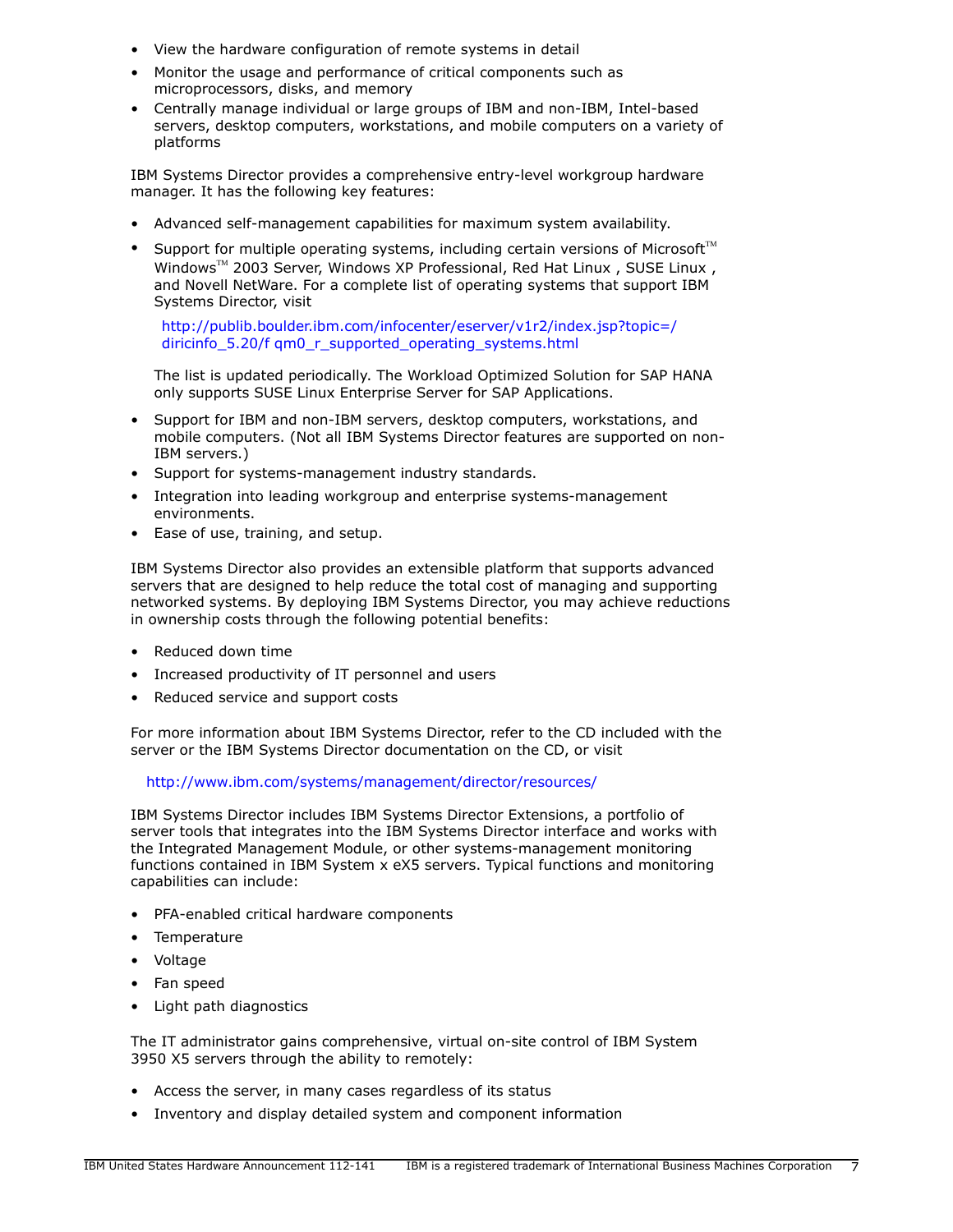- View server bootup during POST
- Browse and delete logs of events and errors
- Reset or power cycle the server
- Run diagnostics, SCSI, and RAID setup during POST
- Monitor thresholds on server health including:
	- Operating system load
	- POST time-out
	- Voltage
	- Temperature
- Set proactive alerts for critical server events including PFA on:
	- Processors
	- Memory
	- Fans
	- Power supplies
	- HDDs
- Define automated actions such as:
	- Send an email or page to an administrator
	- Run a command or program
	- Display and send an error message to the IBM Systems Director console
- Flash BIOS
- Monitor and graph the utilization of server resources such as:
	- Memory
	- Processor
	- HDDs
- Identify potential performance bottlenecks and react to prevent down time

## *Active Energy Manager tools and programs*

The IBM Active Energy Manager tool is available on the System x3950 X5 servers. IBM Systems Director Active Energy Manager<sup>M</sup> V3.1 is the next-generation product of IBM PowerExecutive<sup>™</sup> which was previously available from IBM for x86 systems only. IBM Systems Director Active Energy Manager now supports multiple IBM platforms and provides new capabilities that build upon the functions previously available with IBM PowerExecutive V2.1. Enhancements to existing function include:

- Cross-system monitoring and management support
- Dynamic polling rate
- Discovery and monitoring of intelligent PDUs

The Active Energy Manager V3.1 offering has both no-charge (free) monitoring functions and optional chargeable (fee-based) management functions.

## **No-charge monitor functions**

- Power trending
- Thermal trending
- iPDU support

## **Priced management functions**

- Power capping
- Power savings mode

For more information, refer to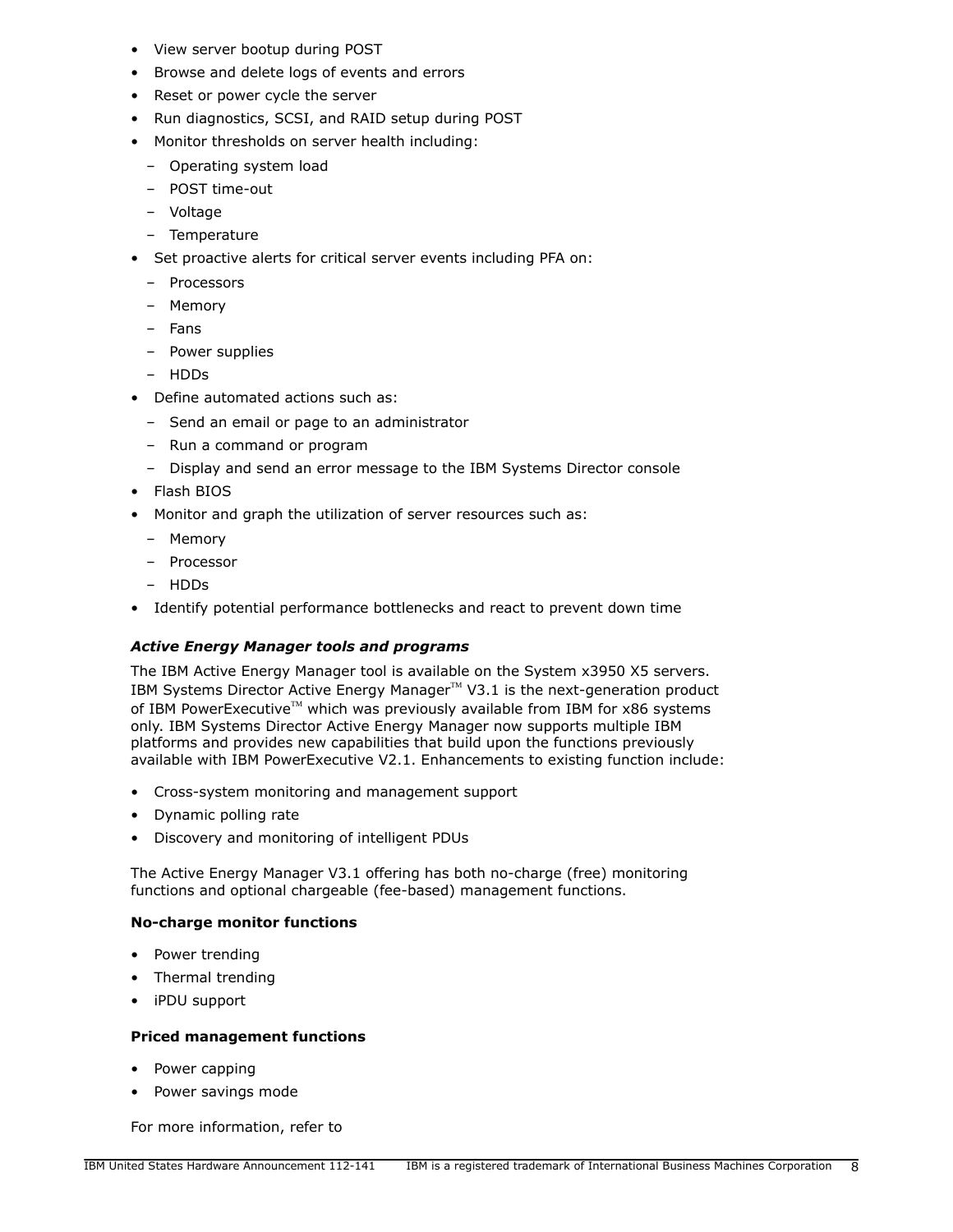## [http://www-03.ibm.com/systems/management/director/extensions/](http://www-03.ibm.com/systems/management/director/extensions/actengmrg.html) [actengmrg.html](http://www-03.ibm.com/systems/management/director/extensions/actengmrg.html)

## Memory ProteXion

- Is included at no additional cost, requires no additional hardware, and works independently of the operating system
- Is similar to the "hot-spare" of a DASD array

## Memory mirroring:

- Propels Intel-based servers towards continuous operations
- Dramatically helps to increase up time and allow scheduled maintenance
- Helps provide capability and reliability approaching a mainframe
- Is operating system independent; does not require drivers or operating system support

Chipkill memory:

- Offers integrated XA-64e chipsets for using off-the-shelf DIMMs
- Provides better memory reliability to support in-memory databases
- Increases availability by detecting and helping to correct single-bit, 2-bit, 3-bit, and 4-bit memory errors

## *World-class support tools and programs*

x3950 X5 servers include tools and programs designed to make ownership a positive experience. From the start, IBM programs help you purchase servers, get them running, and keep them running. IBM can help your company maintain ownership of technology leadership network servers.

- IBM customer replaceable unit (CRU) and on-site, 3-year limited warranty with next-business-day service (same-business-day service optionally available) protects your investment if a problem occurs. This service also includes replacement of parts identified through PFA.
- The ServerProven $@$ <sup>3</sup> program lets you confidently configure your server with various devices and operating systems. This web-based program provides compatibility information from actual testing of the x3950 X5 servers with various adapters and devices.
- The ServerGuide<sup>3</sup> CD library includes online publications and utilities and drivers that help you load popular network operating systems.
- Electronic support on the web offers additional support in an easy-to-use format.

 $3$  IBM makes no warranties, expressed or implied, regarding non-IBM products and services that are ServerProven , including but not implied warranties and of merchantability and fitness for a particular purpose. These products are offered and warranted solely by third parties.

#### *IBM ToolsCenter*

The IBM ToolsCenter is a collection of server management tools to help manage your IBM System x and BladeServer environment. ToolsCenter makes managing your server environment less complicated, more productive and cost-effective.

For more information, refer to

[http://www-947.ibm.com/support/entry/portal/docdisplay?](http://www-947.ibm.com/support/entry/portal/docdisplay?brand=5000008&lndocid=TOOL-CENTER) [brand=5000008&lndocid=TOOL-CENTE R](http://www-947.ibm.com/support/entry/portal/docdisplay?brand=5000008&lndocid=TOOL-CENTER)

## **Workload Optimized Solution for SAP HANA**

The IBM System x3950 X5 Workload Optimized Solution for SAP HANA models offers a preinstalled, optimized appliance. These models include two or four processors and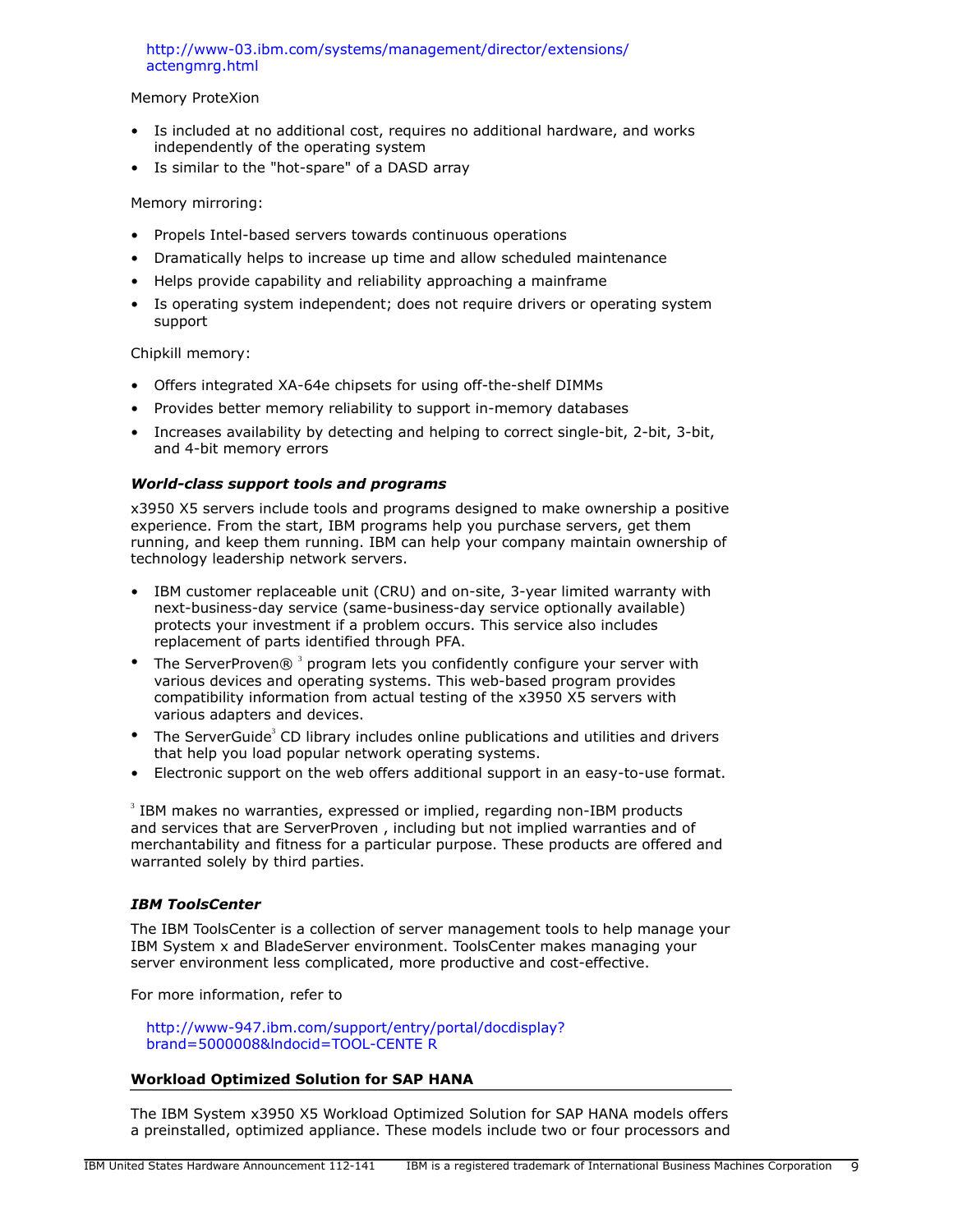256 GB or 512 GB of memory, and can scale up to an 8-socket 1 TB configuration. They are designed for use in medium to large SAP HANA deployments.

**Note:** The 8-socket, 1 TB configuration is achieved by combining 7143-HBx with 7143-HCx.

These models also include the following software: SUSE Linux Enterprise Server for SAP Applications operating system with 3-year SUSE priority support and the IBM General Parallel File System ( GPFS ) on x86 Single Server for Integrated Offerings, V3 with 3-year software subscription and support. SAP HANA software is included, but sold separately by SAP.

For those models with SAP HANA included, the following SAP software license terms apply:

#### *SAP license terms*

This IBM computer system is preinstalled with the SAP HANA appliance Platform Edition, which has been integrated or preinstalled as part of the IBM hardware system. You are not licensed to use this copy of the SAP software contained in the IBM hardware system until you have purchased or licensed the use of the SAP software from SAP or its authorized distributors. Use of the SAP software is subject to the applicable SAP end-user license agreement. Your purchase of the IBM hardware system does not include a license to use the SAP software to be preinstalled, or to any other SAP software. SAP is under no obligation to license the preinstalled SAP software to you. Contact your SAP representative to obtain the applicable license rights to use the SAP software.

#### **IBM Tivoli® Storage Manager for ERP**

IBM Tivoli Storage Manager for ERP is a simple, scalable data protection solution for SAP HANA and SAP ERP. Tivoli Storage Manager (TSM) for ERP V6.4 includes a onestep command that automates SAP HANA backup and TSM data protection.

#### **IBM System x3950 X5 model configurations**

#### **IBM System x3950 X5: Workload Optimized Solution for SAP HANA model configurations**

| Number   | System SEO Processor Cache Memory |  |  | <b>HDD</b><br><b>Iface</b>               | <b>HDD</b> | Power<br>Supply   |
|----------|-----------------------------------|--|--|------------------------------------------|------------|-------------------|
|          | 7143-HAU 2 x 2.40 GHz             |  |  | 30 MB 16x16 GB SAS 8x 900GB 10k          |            | two               |
|          | Xeon E7-8870<br>10 core 130w      |  |  | with 4 memory cards<br>16x16 GB on Riser |            | 1975 <sub>w</sub> |
| 7143-HBU | 4 x 2.40 GHz                      |  |  | 30 MB 32x16 GB SAS 8x 900GB 10k          |            | two               |
|          | Xeon E7-8870                      |  |  | with 8 memory cards                      |            | 1975 <sub>w</sub> |
|          | 10 core 130w                      |  |  | 32x16 GB on Riser                        |            |                   |
| 7143-HCU | 4 x 2.40 GHz                      |  |  | 30 MB 32x16 GB SAS 8x 900GB 10k          |            | two               |
|          | Xeon E7-8870                      |  |  | with 8 memory cards                      |            | 1975 <sub>w</sub> |
|          | 10 core 130w                      |  |  | 32x16 GB on Riser                        |            |                   |

#### <span id="page-9-0"></span>**Product positioning**

This new IBM System x3950 X5 Workload Optimized Solution for SAP HANA models enhances the server line by providing new expanded support for single-node and scale-out cluster configurations for SAP HANA. The IBM System x3950 X5: Workload Optimized Solution for SAP HANA models offer a preinstalled, optimized appliance starting with the 2-processor and 4-processor x3950 X5 models, and a model which enables scalability to eight processors and up to 1 TB of memory. These models of the System x3950 X5 servers are powered with 10-core Intel Xeon processors, for powerful 4-socket, highly scalable systems. Workload optimized models for SAP HANA provide optimal solutions for SAP HANA applications.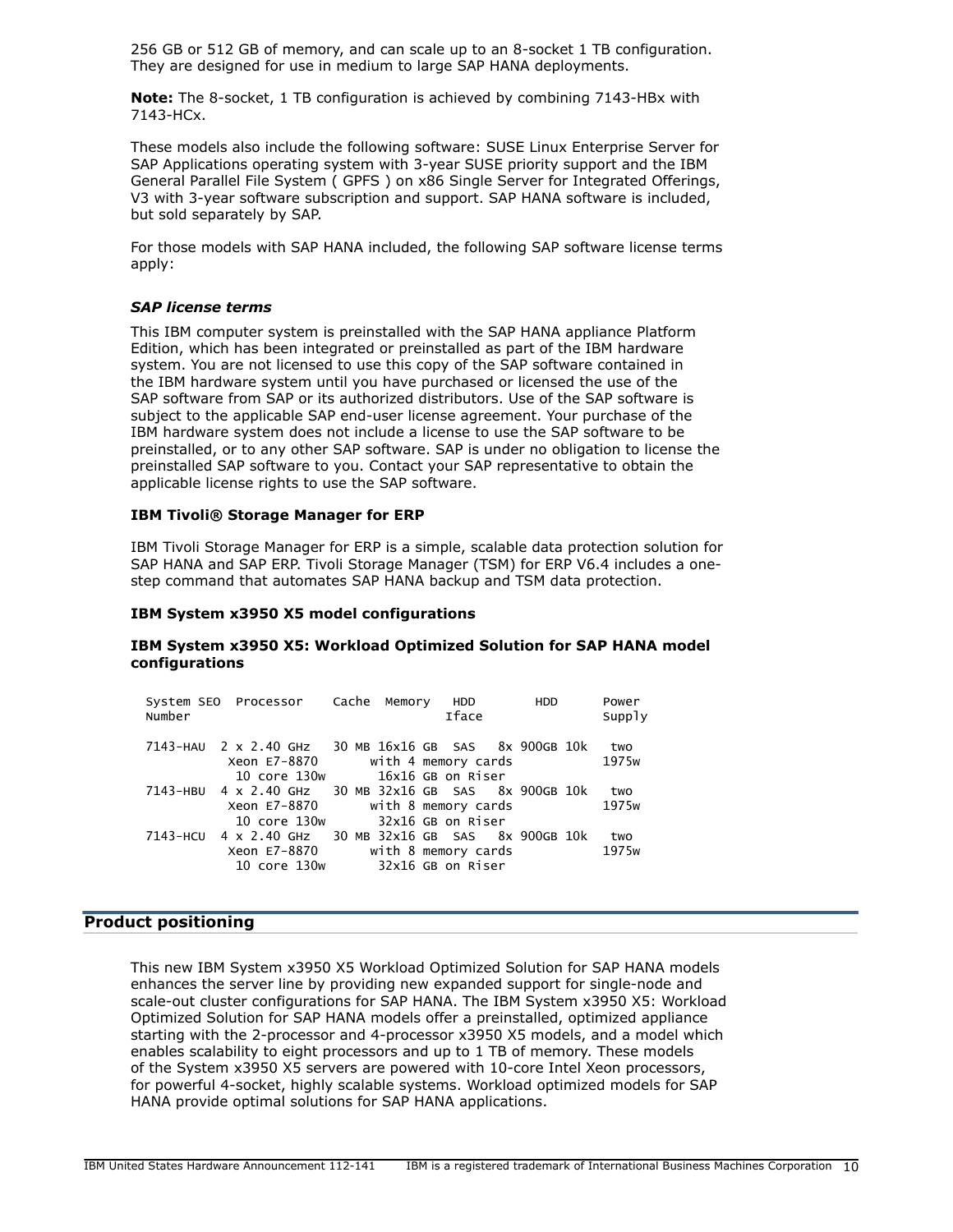These models also include the following software: SUSE Linux Enterprise Server for SAP Applications operating system with 3-year SUSE priority support and the IBM General Parallel File System ( GPFS ) on x86 Single Server for Integrated Offerings, V3 with 3-year software subscription and support.

**Note:** The SAP HANA software is included, but is sold separately by SAP.

The x3950 X5 servers are the fifth generation of the Enterprise X-Architecture (eX5), delivering innovation with enhanced reliability and availability features to enable optimal performance for databases, enterprise applications.

These high-density, Intel Xeon-based servers are designed to handle complex applications such as SAP HANA which requiring high-speed computing power, advanced high availability functions, and a minimum amount of rack space.

#### **Reference information**

For information about GPS announcements, refer to IPLA Software Announcement [212-412](http://www.ibm.com/common/ssi/cgi-bin/ssialias?infotype=an&subtype=ca&appname=gpateam&supplier=897&letternum=ENUS212-412), dated October 03, 2012 , IBM General Parallel File System on x86 Single Server for Integrated Offerings.

For information about support for IBM Tivoli Storage Manager for ERP V6.4, refer to Software Announcement [212-382,](http://www.ibm.com/common/ssi/cgi-bin/ssialias?infotype=an&subtype=ca&appname=gpateam&supplier=897&letternum=ENUS212-382) dated October 03, 2012 .

#### **Business Partner information**

If you are a Direct Reseller - System Reseller acquiring products from IBM , you may link directly to Business Partner information for this announcement. A PartnerWorld® ID and password are required (use IBM ID).

<https://www.ibm.com/partnerworld/mem/sla.jsp?num=112-141>

#### <span id="page-10-1"></span>**Product number**

The following are features already announced for the 7143 machine type:

| Description                                                                                      |  |                                  | MT Model Feature     |
|--------------------------------------------------------------------------------------------------|--|----------------------------------|----------------------|
| HANA Refresh Software Stack S+<br>HANA Refresh Software Stack M<br>HANA Refresh Software Stack L |  | 7143 AC1<br>7143 AC1<br>7143 AC1 | A3H9<br>A3HA<br>A3HB |

#### **The Single Entity Offerings (SEO)**

IBM System x3950 X5: Workload Optimized Solution for SAP HANA

| 7143 | HAU | 7143HAU |
|------|-----|---------|
| 7143 | HBU | 7143HBU |
| 7143 | HCU | 7143HCU |

**Note:** SUSE Linux Enterprise Server for SAP Applications with SUSE 3-year SUSE priority support is included with the 7143-HAU and 7143-HBU.

## <span id="page-10-0"></span>**Publications**

The following publications will be available on the support website and on the Documentation CD.

The *IBM System Types 7145, 7146, 7143, and 7191 x3850 X5 and x3950 X5 Installation and User's Guide* , and the *IBM System Types 7145, 7146, 7143, and*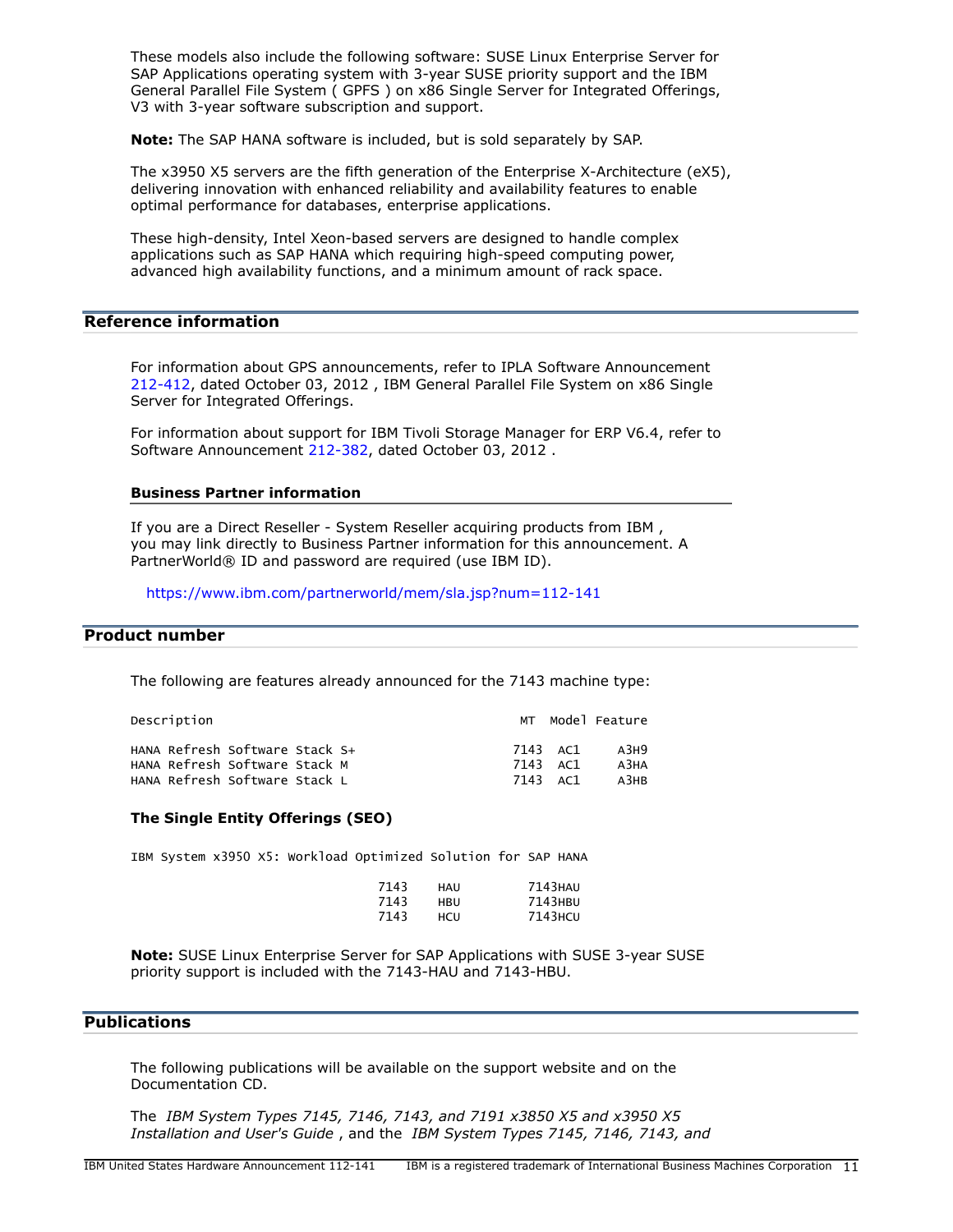*7191 x3850 X5 and x3950 X5 Problem Determination and Service Guide* , in US English versions, are available from

<http://www.ibm.com/systems/support>

They contain an introduction to the computer, installation and setup, installing options, reference information, and problem determination. The installation guide has easy-to-use text and illustrations to enable you to quickly set up your x3950 X5 servers.

IBM Systems Director systems-management software is included.

**Note:** Software versions, features, and functions shipped with these systems may change as new releases become available or may be discontinued at any time.

The following publications are available immediately.

The *IBM System Types 7145, 7146, 7143, and 7191 x3850 X5 and x3950 X5 Installation and User's Guide* , and the *IBM System Types 7145, 7146, 7143, and 7191 x3850 X5 and x3950 X5 Problem Determination and Service Guide* , in US English versions, are available from our website

<http://www.ibm.com/systems/support>

#### **IBM Publications Center Portal**

<http://www.ibm.com/shop/publications/order>

The Publications Center is a worldwide central repository for IBM product publications and marketing material with a catalog of 70,000 items. Extensive search facilities are provided, as well as payment options via credit card. A large number of publications are available online in various file formats, which can currently be downloaded free of charge.

#### **Services**

#### **Global Technology Services**

IBM services include business consulting, outsourcing, hosting services, applications, and other technology management.

These services help you learn about, plan, install, manage, or optimize your IT infrastructure to be an on-demand business. They can help you integrate your highspeed networks, storage systems, application servers, wireless protocols, and an array of platforms, middleware, and communications software for IBM and many non-IBM offerings. IBM is your one-stop shop for IT support needs.

For details on available services, contact your IBM representative or visit

#### <http://www.ibm.com/services/>

For details on available IBM Business Continuity and Recovery Services, contact your IBM representative or visit

<http://www.ibm.com/services/continuity>

For details on education offerings related to specific products, visit

<http://www.ibm.com/services/learning/index.html>

Select your country, and then select the product as the category.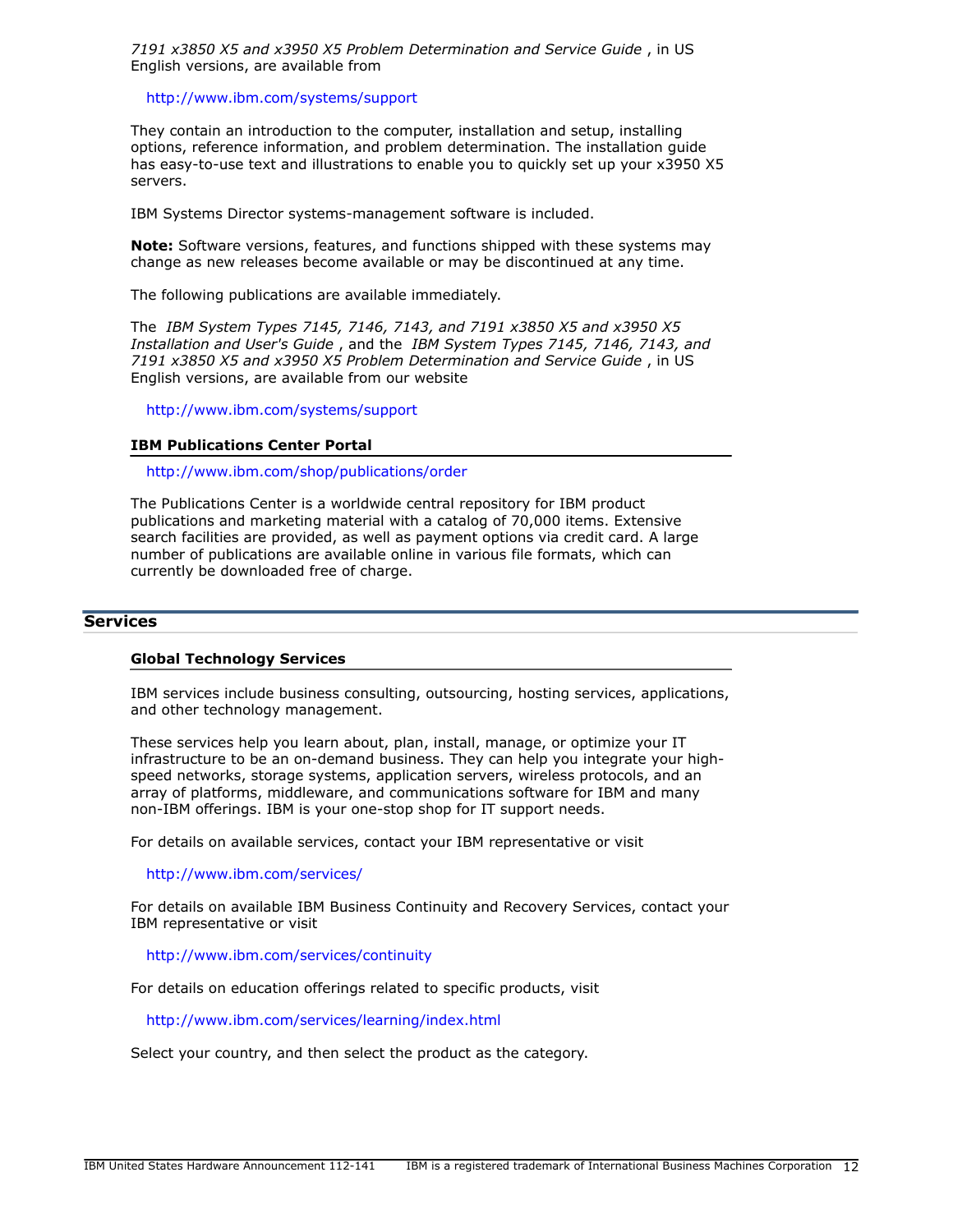## *Recommended core technical support*

When you buy IBM System x technology, include the support services you need -to help keep both your hardware and software working for you, day after day, at peak performance. It's your first step toward helping to protect your investment and sustain high levels of system availability. We offer service-level and response-time options to fit your business needs. And we'll help you get started with a core support package that includes:

#### • **Continuous system monitoring**

Electronic monitoring that helps speed up problem-solving with automated, early detection of potential problems and system errors.

#### • **Hardware maintenance**

World-class remote and on-site hardware problem determination and repair services.

#### • **Software technical support**

Access to help line calls for fast, accurate answers to your questions during installation and throughout ongoing operations.

For more information, visit

<http://www.ibm.com/servers/eserver/xseries/services.html>

# <span id="page-12-0"></span>**Technical information**

#### **Specified operating environment**

#### *Physical specifications*

x3950 X5

|                         | 7143HAU                  |
|-------------------------|--------------------------|
| Processor               | Xeon E7-8870             |
| Ten-core                | 130 <sub>w</sub>         |
| Internal speed          | $2.40$ GHz               |
| Memory bus speed        | 1066 MHZ                 |
| Number standard         | 2                        |
| Maximum                 | 4                        |
| Interconnect speed      | $6.40$ GT/s              |
| L3 cache total          | 30 MB                    |
| Memory (PC3-10600 DDR3) | 256 GB ECC               |
| <b>DIMMS</b>            | 16 X 16 GB               |
| DIMM sockets standard   | 32                       |
| DIMM sockets maximum    | 64                       |
| Capacity                | $1024 \, \text{GB}^4$    |
| Memory expansion card   |                          |
| Number standard         | 4                        |
| Maximum                 | 8                        |
| Video                   | <b>SVGA</b>              |
| Memory                  | 16 MB                    |
| SAS controller          | ServeRAID-M5015 standard |
| Ports                   | 8                        |
| Connector internal      | $\overline{c}$           |
| Connector external      | 0                        |
| HDD standard            | 8 x 900 GB 10k SAS       |
| Bays available          | 8 Standard               |
| 2.5-inch slim           | 8 Standard               |
| Hot-swap                | 8 Standard               |
| Internal capacity       | 4 TB $^5$                |
| 1200 GB Fusion IO       | $\mathbf{1}$             |
| PCIe sockets            | $\overline{7}$           |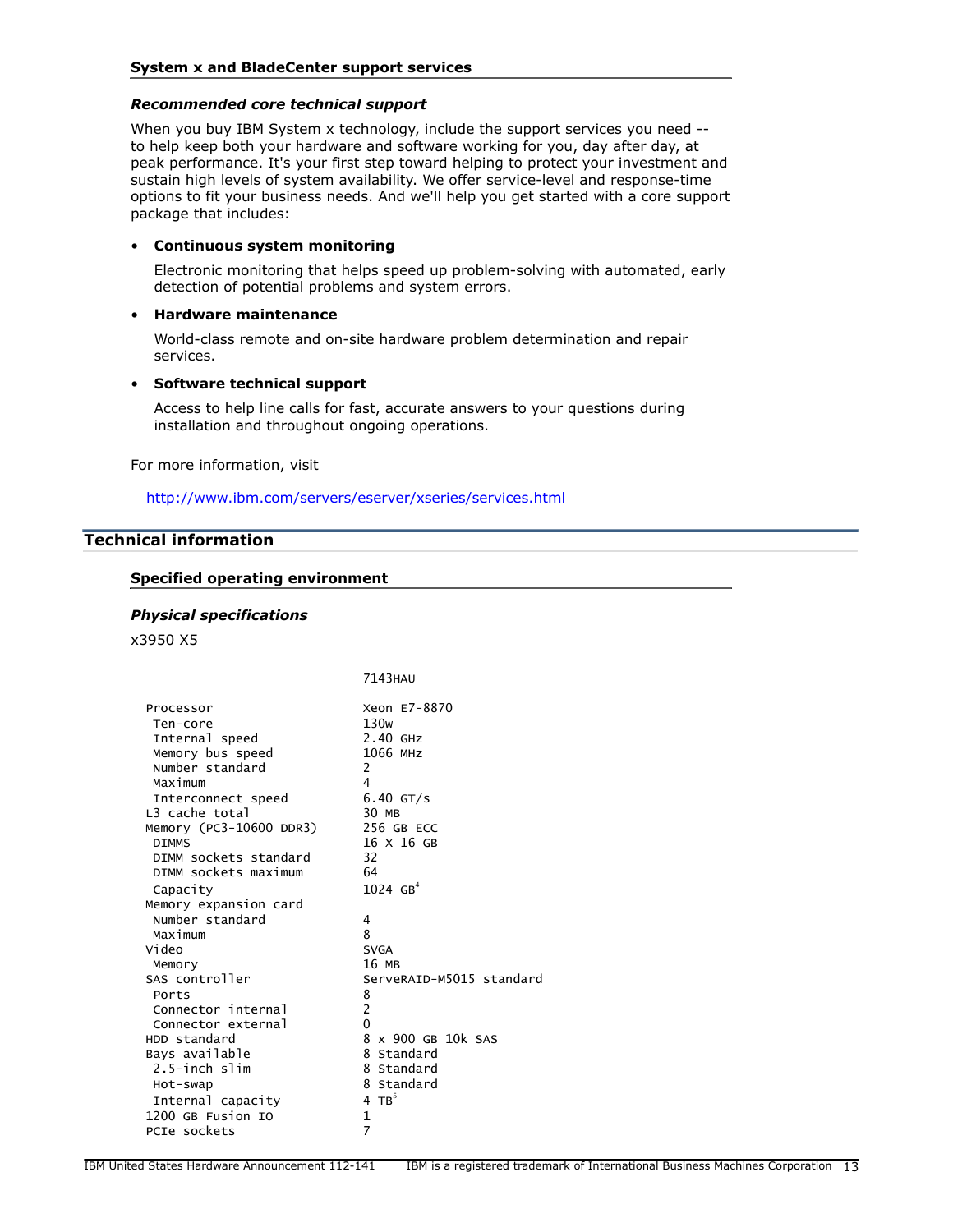| Management processor IMM                           | Standard                 |
|----------------------------------------------------|--------------------------|
| RAID 0/1                                           | Standard                 |
| ServeRAID M5015 6Gb<br>+ battery                   | Standard                 |
| Dual Ethernet controller<br>10/100/1000 Mbps       | Standard                 |
| Emulex 10Gb Dual-port<br>Ethernet Adapter          | 2 Standard               |
| Intel Ethernet Quad Port<br>Server Adapter I340-T4 | Standard                 |
| 10GbE SW SFP+ transceiver                          | 4 Standard               |
| Optical disk drive                                 | Standard                 |
| SLES for SAP Applications v2 Standard              |                          |
| SAP stack preload                                  | Standard                 |
| Power supply                                       | 1975 W                   |
| Number standard<br>Maximum                         | 2<br>2                   |
| Hot-swap                                           | Yes                      |
| Redundant power                                    | Standard                 |
| Auto-restart                                       | Yes                      |
|                                                    | 7143HBU                  |
| Processor                                          | Xeon E7-8870             |
| Ten-core                                           | 130w                     |
| Internal speed                                     | 2.40 GHZ                 |
| Memory bus speed                                   | 1066 MHZ                 |
| Number standard                                    | 4                        |
| Maximum                                            | 4                        |
| Interconnect speed<br>L3 cache total               | $6.40$ GT/s<br>30 MB     |
| Memory (PC3-10600 DDR3)                            | 512 GB ECC               |
| <b>DIMMS</b>                                       | 32 X 16 GB               |
| DIMM sockets standard                              | 64                       |
| DIMM sockets maximum                               | 64                       |
| Capacity                                           | $1024 \, \text{GB}^4$    |
| Memory expansion card<br>Number standard           | 8                        |
| Maximum                                            | 8                        |
| Video                                              | <b>SVGA</b>              |
| Memory                                             | 16 MB                    |
| SAS controller                                     | ServeRAID-M5015 standard |
| Ports                                              | 8                        |
| Connector internal                                 | 2<br>0                   |
| Connector external<br>HDD standard                 | 8 x 900 GB 10k SAS       |
| Bays available                                     | 8 Standard               |
| 2.5-inch slim                                      | 8 Standard               |
| Hot-swap                                           | 8 Standard               |
| Internal capacity                                  | 4 TB $5$                 |
| 1200 GB Fusion IO                                  | 1                        |
| PCIe sockets                                       | $\overline{7}$           |
| Management processor IMM<br>RAID $0/1$             | Standard<br>Standard     |
| ServeRAID M5015 6Gb                                | Standard                 |
| + battery                                          |                          |
| Dual Ethernet controller                           | Standard                 |
| 10/100/1000 Mbps<br>Emulex 10Gb Dual-port          | 2 Standard               |
| Ethernet Adapter                                   |                          |
| Intel Ethernet Quad Port                           | Standard                 |
| Server Adapter I340-T4                             |                          |
| 10GbE SW SFP+ transceiver                          | 4 Standard               |
| Optical disk drive                                 | Standard                 |
| SLES for SAP Applications v2 Standard              |                          |
| SAP stack preload<br>Power supply                  | Standard<br>1975 W       |
| Number standard                                    | 2                        |
| Maximum                                            | 2                        |
| Hot-swap                                           | Yes                      |
| Redundant power                                    | Standard                 |
| Auto-restart                                       | Yes                      |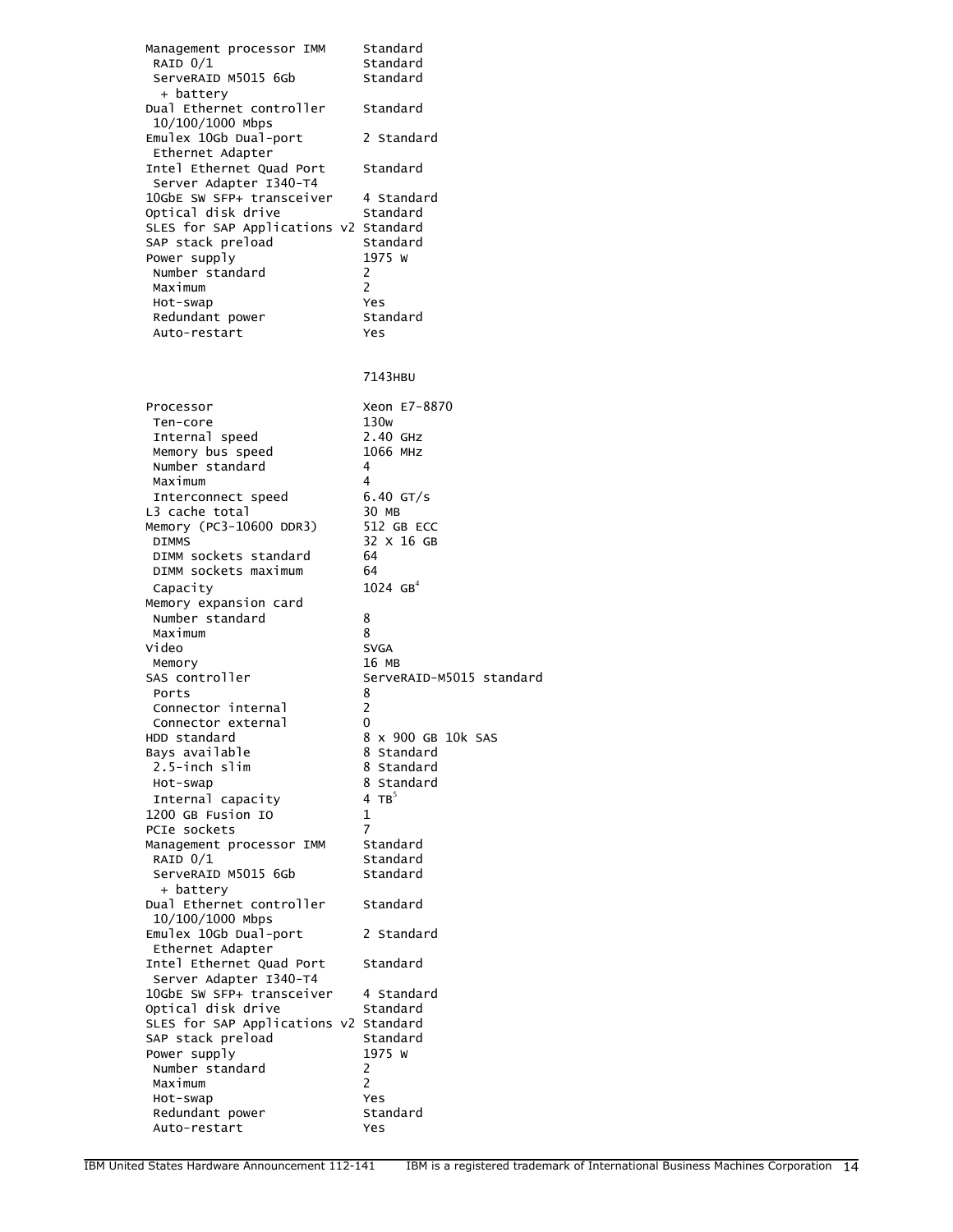7143HCU Processor Xeon E7-8870 Ten-core 130w<br>Internal speed 2.40 GHz Internal speed 2.40 GHz Memory bus speed Number standard 4 Maximum 4<br>Therconnect speed 6.40 GT/s Interconnect speed L3 cache total 30 MB<br>Memory (PC3-10600 DDR3) 512 GB ECC Memory (PC3-10600 DDR3) DIMMS 32 X 16 GB DIMM sockets standard 64<br>DIMM sockets maximum 64 DIMM sockets maximum Capacity  $1024 \text{ GB}^4$  Memory expansion card Number standard 8 Maximum 8 Video Memory 16 MB ServeRAID-M5015 standard Ports 8 Connector internal 2 Connector external 0 HDD standard a a b 8 x 900 GB 10k SAS<br>Bays available a a 8 standard Bays available 8 Standard<br>2.5-inch slim 8 Standard  $2.5$ -inch slim Hot-swap 8 Standard Internal capacity  $4\text{ TB}^5$ 1200 GB Fusion IO 1 PCIe sockets 7 Management processor IMM Standard<br>RAID 0/1 Standard RAID 0/1 Standard<br>ServeRAID M5015 6Gb Standard ServeRAID M5015 6Gb + battery Dual Ethernet controller Standard 10/100/1000 Mbps Emulex 10Gb Dual-port 2 Standard Ethernet Adapter Intel Ethernet Quad Port Standard Server Adapter I340-T4 10GbE SW SFP+ transceiver 4 Standard Optical disk drive optional<br>QPI Scalability Kit Standard QPI Scalability Kit Standa<br>Power supply 1975 W Power supply Number standard 2 Maximum 2 Hot-swap Yes Redundant power Standard Auto-restart Yes

4 Capacities are based on installation of the eight memory expansion cards and eight 16 GB DIMMs installed in each card.

 $^{\circ}$  Capacities are based on installation of eight 500 GB 2.5-inch SFF SATA HDDs. For the latest information on supported HDD options, visit

<http://www-03.ibm.com/servers/eserver/serverproven/compat/us/indexsp.html>

Supported video mode capabilities for the SVGA PCI controller:

Windows 2003 (32- and 64-bit) and Linux (all distributions)

| Resolution                                                                              | Colors            | Refresh<br>Rate (Hz) |  |  |  |  |                                                                                                                            |  |
|-----------------------------------------------------------------------------------------|-------------------|----------------------|--|--|--|--|----------------------------------------------------------------------------------------------------------------------------|--|
| $640 \times 480 \times 8$<br>$640 \times 480 \times 16$<br>640 $\times$ 480 $\times$ 32 | 256<br>64K<br>16м |                      |  |  |  |  | 60, 72, 75, 85, 90, 100, 120, 160, 200<br>60, 72, 75, 85, 90, 100, 120, 160, 200<br>60, 72, 75, 85, 90, 100, 120, 160, 200 |  |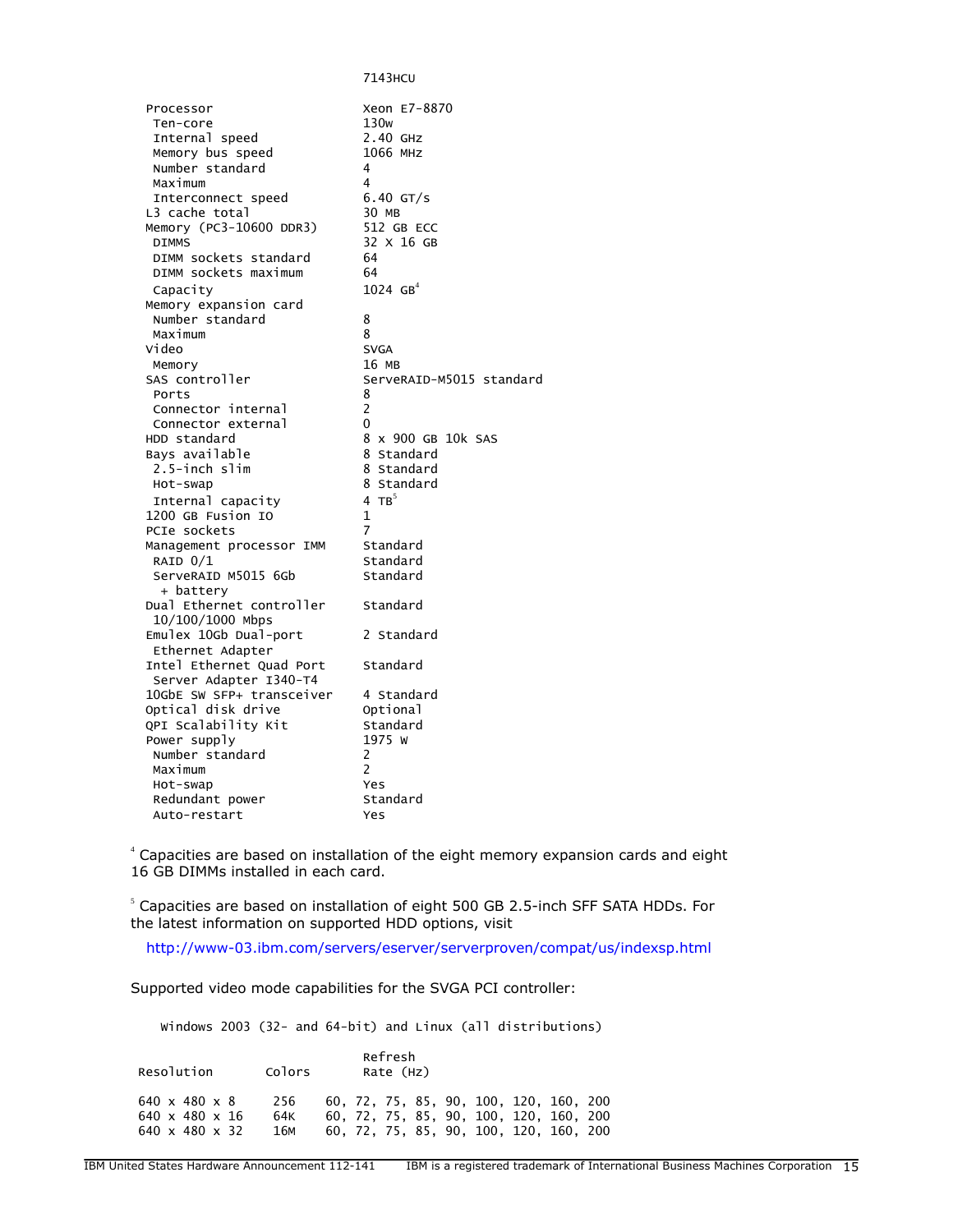|  | $800 \times 600 \times 8$    | 256             |                             |  |  |                                       | 60, 70, 72, 75, 85, 90, 100, 120, 160, 200  |  |
|--|------------------------------|-----------------|-----------------------------|--|--|---------------------------------------|---------------------------------------------|--|
|  | $800 \times 600 \times 16$   | 64K             |                             |  |  |                                       | 60, 70, 72, 75, 85, 90, 100, 120, 160, 200  |  |
|  | $800 \times 600 \times 32$   | 16M             |                             |  |  | 60, 70, 72, 75, 85, 90, 100, 120, 160 |                                             |  |
|  | $1024 \times 768 \times 8$   | 256             |                             |  |  |                                       | 60, 70, 72, 75, 85, 90, 100, 120, 140, 150, |  |
|  |                              |                 | 160. 200                    |  |  |                                       |                                             |  |
|  | $1024 \times 768 \times 16$  | 64K             |                             |  |  |                                       | 60, 70, 72, 75, 85, 90, 100, 120, 140, 150, |  |
|  |                              |                 | 160, 200                    |  |  |                                       |                                             |  |
|  | $1024 \times 768 \times 32$  | 16M             | 60, 70, 72, 75, 85, 90, 100 |  |  |                                       |                                             |  |
|  | $1280 \times 1024 \times 8$  | 256             | 60. 72. 75                  |  |  |                                       |                                             |  |
|  | $1280 \times 1024 \times 16$ | 64K             | 60. 72. 75                  |  |  |                                       |                                             |  |
|  | $1280 \times 1024 \times 32$ | 16 <sub>M</sub> | 60. 72. 75                  |  |  |                                       |                                             |  |

## *Dimensions*

4U rack drawer

- Width: 440 mm (17.32 in.)
- Depth: 712.1 mm (28.04 in.)
- Height: 172.8 mm (6.81 in.)
- Minimum configuration: 35.4 kg (78 lb)
- Maximum configuration: 49.90 kg (110 lb)

#### *Electrical*

- 100 to 127 (nominal) V ac; 50 Hz or 60 Hz; System 20A (10A/PS)
- 200 to 208 (nominal) V ac; 50 Hz or 60 Hz; System 10A
- 200 to 240 (nominal) V ac; 50 Hz or 60 Hz; System 9A
	- Minimum configuration: 0.20 kVA (one power supply)
	- Minimum configuration: 0.26 kVA (two power supplies)
	- Typical configuration: 1.12 kVA (two power supplies)
	- Maximum configuration: 2.16 kVA (two power supplies)
- Btu output:
	- Ship configuration (1PS): 648 Btu/hr (190 watts)
	- Ship configuration (2PS): 802 Btu/hr (235 watts)
	- Typical configuration: 3,753 Btu/hr (1100 watts)
	- Full configuration: 7,336 Btu/hr (2150 watts)
- Noise level horizontal position: 6.3 bels

**Note:** The noise emission level stated is the declared (upper limit) sound power level, in bels, for a random sample of machines. All measurements made in accordance with ISO 7779 and reported in conformance with ISO 9296.

## *Standards*

x3950 X5 servers are intended for use as rack-drawer servers and are tested and designed to operate in a horizontal position.

These systems support or comply with the following standards:

- Multiprocessor Specification (MPS) 1.4
- Hardware-enabled to meet ISO 9241, Part 3

In addition to the above standards, they are compatible with the PCIe specification.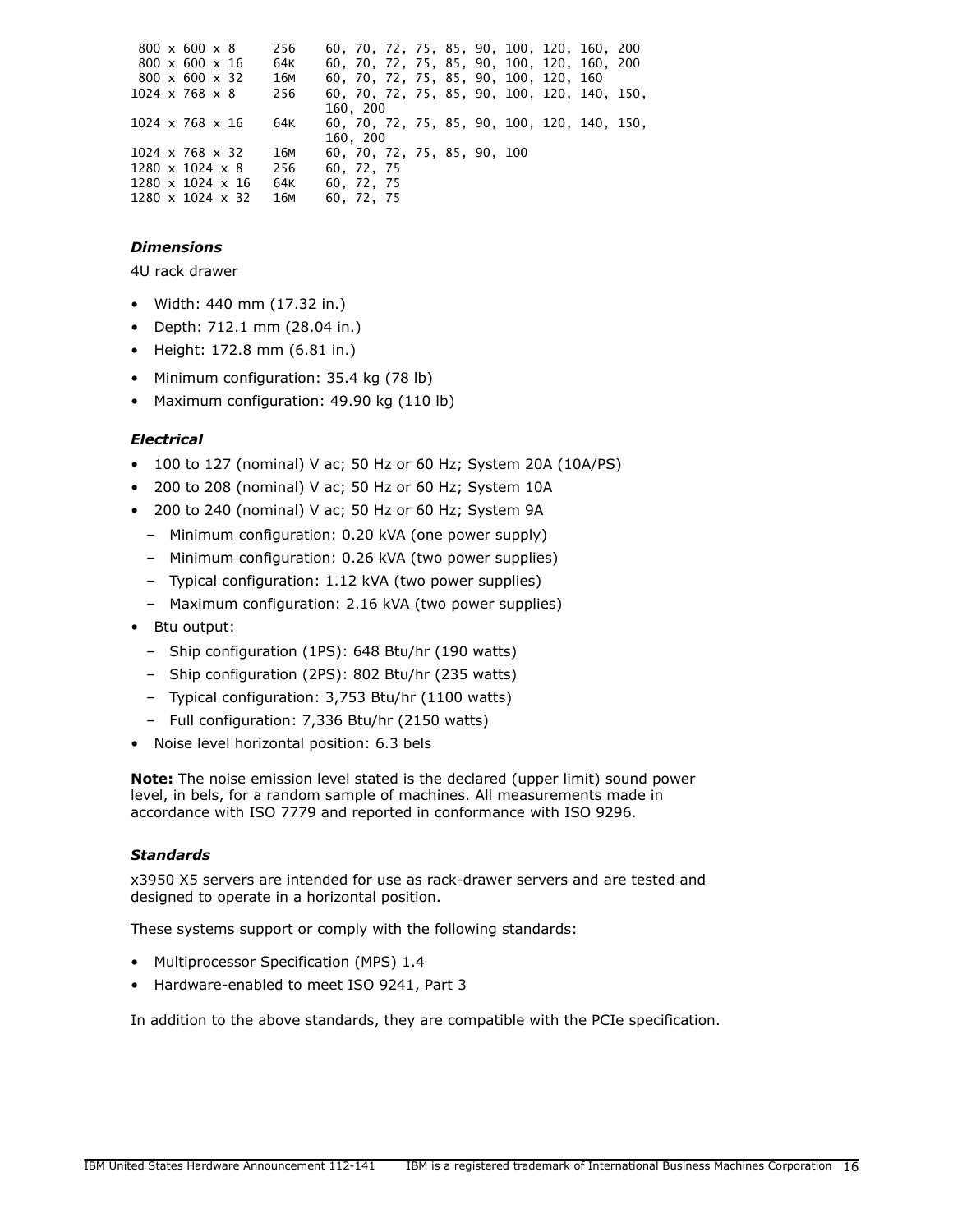## *Equipment approvals and safety*

- FCC Verified to comply with Part 15 of the FCC Rules, Class A
- Canada ICES-003, issue 4, Class A
- IEC/UL 60950-1, 2nd Edition
- CAN/CSA C22.2 No. 60950-1-07 2nd Edition
- $\bullet$  NOM-019 $^6$

 $6$  These servers are certified by the respective UL and NOM agencies.

## *Operating environment*

- Temperature:
	- 10.0°C to 35.0°C (50°F to 95°F) at 0 to 914 m (0 to 3,000 ft)
	- 10.0°C to 32.0°C (50°F to 90°F) at 914 to 2,133 m (3,000 to 7,000 ft)
- Relative humidity: 8% to 80%

## <span id="page-16-0"></span>*Hardware requirements*

For attended installation of an operating system, this server requires a compatible:

- Keyboard
- Mouse
- Display

Unattended or remote installation may be performed without requiring some or all of these components. Review your unattended software installation program information for specific hardware configuration requirements.

For service, the servers require a compatible:

- Keyboard
- Mouse
- Display

When having the unit serviced, plan to have these components attached to your server either directly or indirectly via a console switch.

## *Software requirements*

## *Programming requirements*

The following network operating systems have been tested for compatibility with the x3950 X5 server.

## **Network operating systems**

- Microsoft :
	- Windows Server 2003 (64-bit)
	- Windows Server 2003 R2 (64-bit)
	- Windows Server 2008 R2 (64-bit)
	- Windows Server 2008 (64-bit)
- Linux :
	- Red Hat EL 5 Server for 64-bit
	- Red Hat EL 5 Server for 64-bit (with Xen)
	- Red Hat EL 6 Server for 64-bit
	- SUSE Linux ES 10 for x86-64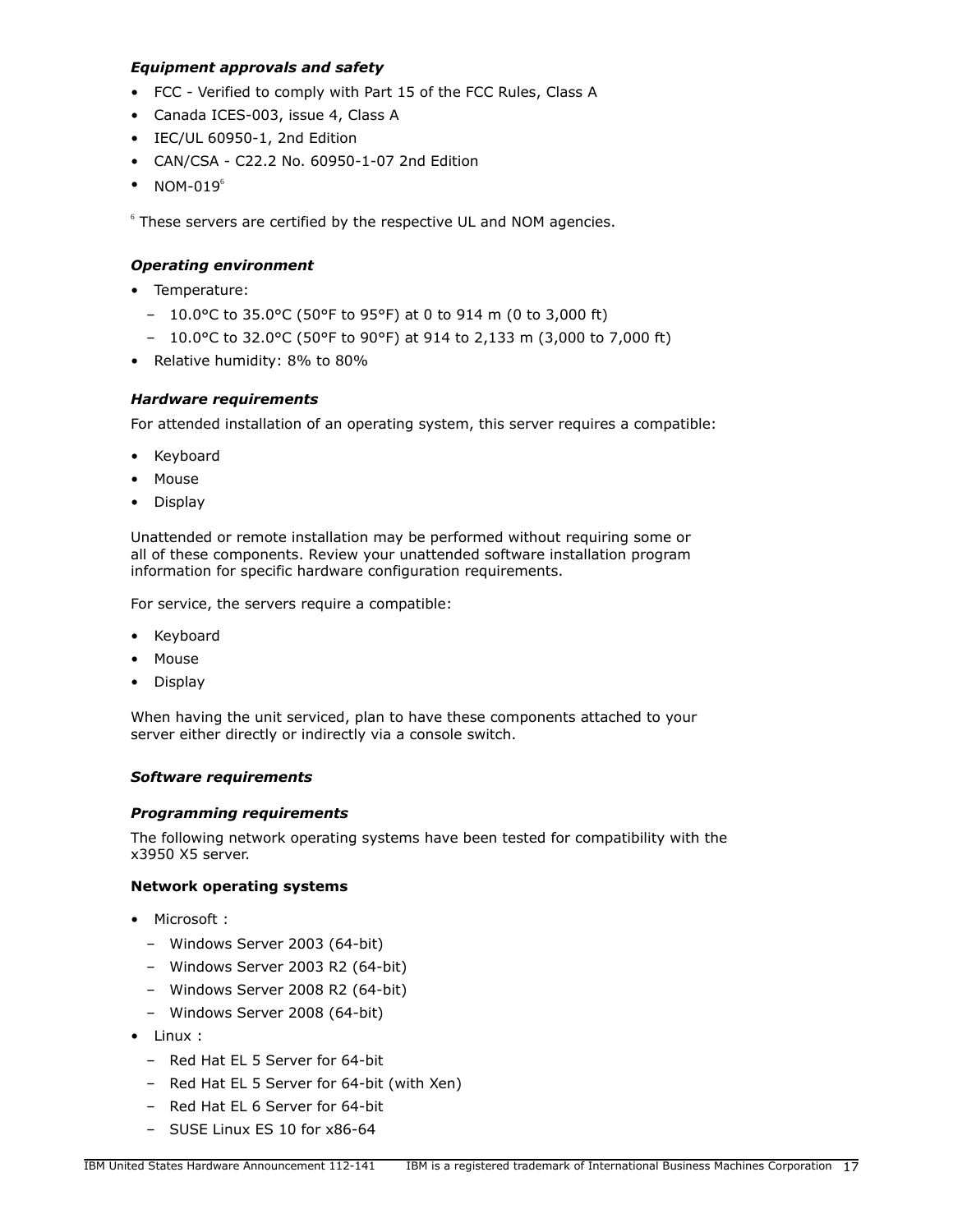- SUSE Linux ES 10 for x86-64 (with Xen)
- SUSE Linux ES 11 for x86-64
- SUSE Linux ES 11 for x86-64 (with Xen)
- Other:
	- VMware vSphere Hypervisor 4.1 U1

#### **SAP HANA Statement**

The x3950 X5: Workload Optimized Solution for SAP HANA includes SUSE Linux ES for SAP Applications V2. No other operating system is presently supported with the SAP HANA 1.0 application. At the present time, the MAX5 drawer is also not supported. Contact the IBM SAP International Competence Center for the latest SAP HANA support information (isicc@de.ibm.com).

**Note:** For information on additional support, certification, and versions of network operating systems, visit

<http://www.ibm.com/servers/eserver/serverproven/compat/us/>

IBM makes no representation or warranty regarding third-party products, including those designated as ServerProven .

The IBM x3950 X5 Workload Optimized Solution for SAP HANA models include specific software validated by SAP. This software includes:

- SUSE Linux Enterprise Server for SAP Applications operating system license and media with 3-year SUSE priority support
- IBM General Parallel File System ( GPFS ) on x86 Single Server for Integrated Offerings with 3-year software service and support

For information on additional support for the SAP HANA application, contact the IBM SAP International Competence Center (ISICC) at:

• isicc@de.ibm.com

## *Compatibility*

The IBM System x3950 X5 servers contain licensed system programs that include set configuration, set features, and test programs. IBM system BIOS is loaded from a "flash" EEPROM into system memory. This BIOS provides instructions and interfaces designed to support the standard features of the IBM System x3950 X5 servers and to maintain compatibility with many current software programs.

For detailed information about IBM and non-IBM devices, adapters, software, and network operating systems supported with IBM System x3950 X5 servers, visit

<http://www-03.ibm.com/servers/eserver/serverproven/compat/us/indexsp.html>

Contact your IBM representative or IBM Business Partner, or refer to the *IBM Sales Manual* for information on the compatibility of hardware and software for IBM System x3950 X5 servers. The *Sales Manual* is updated periodically as new features and options are announced that support these servers.

The IBM x3950 X5 Workload Optimized Solutions for SAP HANA models include specific software validated by SAP. This software includes:

- SUSE Linux Enterprise Server for SAP Applications operating system license and media with 3-year SUSE priority support
- IBM General Parallel File System ( GPFS ) on x86 Single Server for Integrated Offerings with 3-year software maintenance and support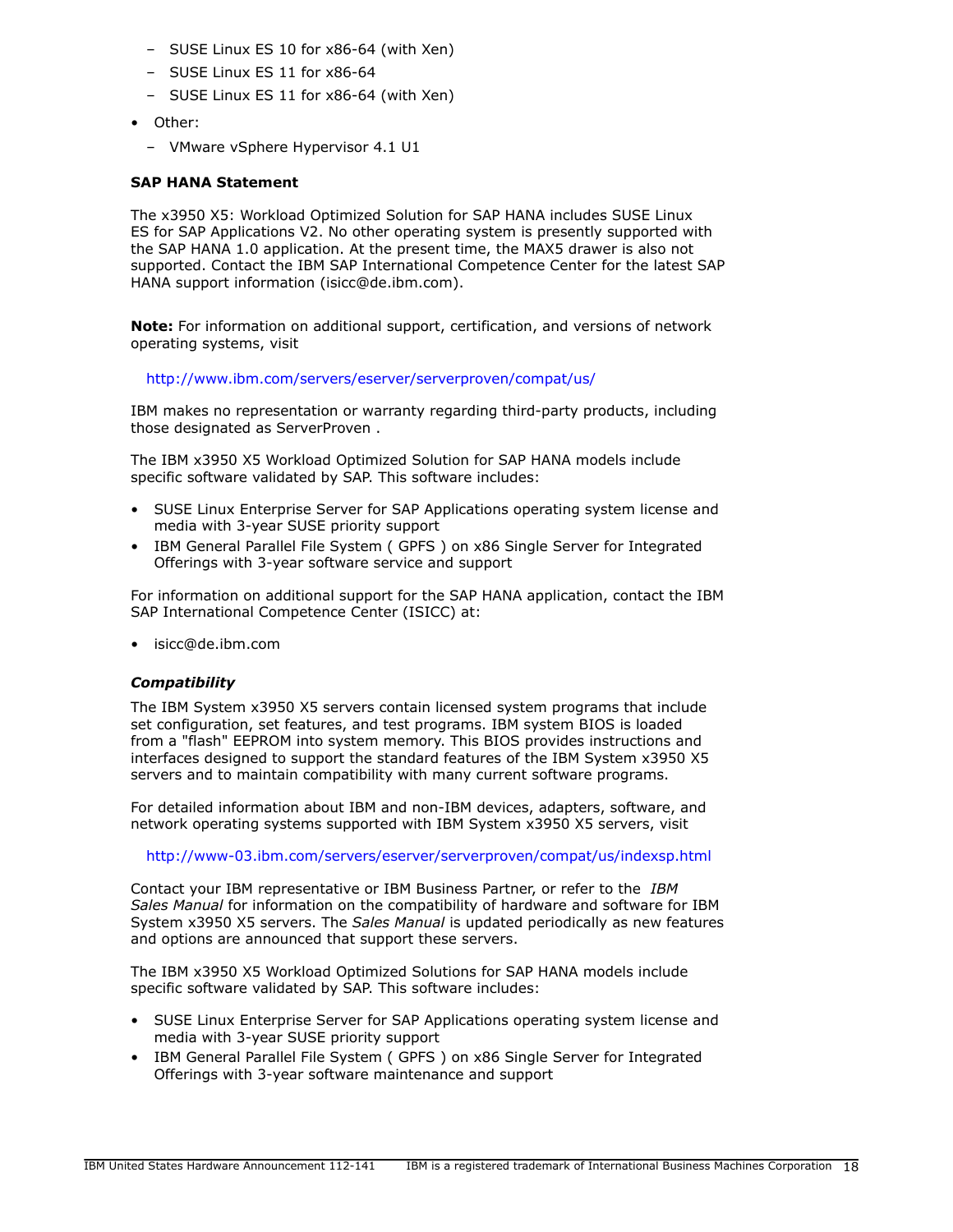## *Limitations*

## **Memory**

The x3950 X5 servers are shipped with up to 512 GB high-speed PC3-10600 DDR3 ECC memory standard, supporting up to 3 TB (with 32 GB DIMM) of system memory per server. All supported system memory is addressable through direct memory access (DMA). This server supports 2 GB, 4 GB, 8 GB, 16 GB, and 32 GB 1.5 V, or 1.35 V, 240-pin, PC3-10600 ECC DDR3 SDRAM RDIMMs. Supported DIMMs can coexist in the same server; however, memory DIMMs of the same capacity must be installed in matched pairs. Refer to the [Planning information](#page-18-0) section or the IBM System x3950 X5 server web page for memory options.

The x3950 X5 servers have RAID 0 and 1 standard. The ServeRAID M5015 SAS/ SATA Controller provides additional RAID levels.

## *ServerGuide*

Use the version of *ServerGuide* available on the web to load software and drivers. Earlier versions of *ServerGuide* may not be compatible with the servers.

## <span id="page-18-0"></span>**Planning information**

## *Customer responsibilities*

## *x3950 X5 Server and Related Options*

The x3950 X5 servers for System x are designated as customer setup. Customer setup instructions are shipped with systems.

#### **Configuration information**

#### *Bay configuration*

The x3950 X5 servers contain eight customer-accessible drive bays on the front of the server. A lower left bay is for the slim combo drive. Eight unpopulated 2.5-inch, slim-high, hot-swap drive bays are located beneath this bay.

The UltraSlim Enhanced SATA CD-RW / DVD-ROM Combo drive is cabled directly to the SATA port.

#### *Internal SCSI cabling*

Models of the x3950 X5 servers contain a DASD backplane supporting four hotswap, SCA-2-compliant drive bays. The x3950 X5 models with the BR-10i controller support RAID 0 and 1 standard. The optional ServeRAID-5015 SAS/SATA Controller provides additional RAID levels.

#### *Processor upgrade*

The following processor upgrade options are supported:

## • **Intel Xeon Processor E7-8870 - 2.4 GHz 30 MB L3 Cache 1066 MHz tencore Processor Upgrade (69Y1864)**

#### *Memory support*

The following memory options are supported:

- 16 GB PC3-8500 CL4 ECC DDR3 SDRAM RDIMM (46C7483) LP RDIMM (49Y1400)
- 2 GB PC3-10600 CL4 ECC DDR3 SDRAM RDIMM (44T1481)
- 4 GB PC3-8500 CL4 ECC DDR3 SDRAM RDIMM (46C7448)
- 8 GB PC3-8500 CL4 ECC DDR3 SDRAM RDIMM (46C7482)
- 16 GB PC3-8500 CL4 ECC DDR3 SDRAM RDIMM (46C7483)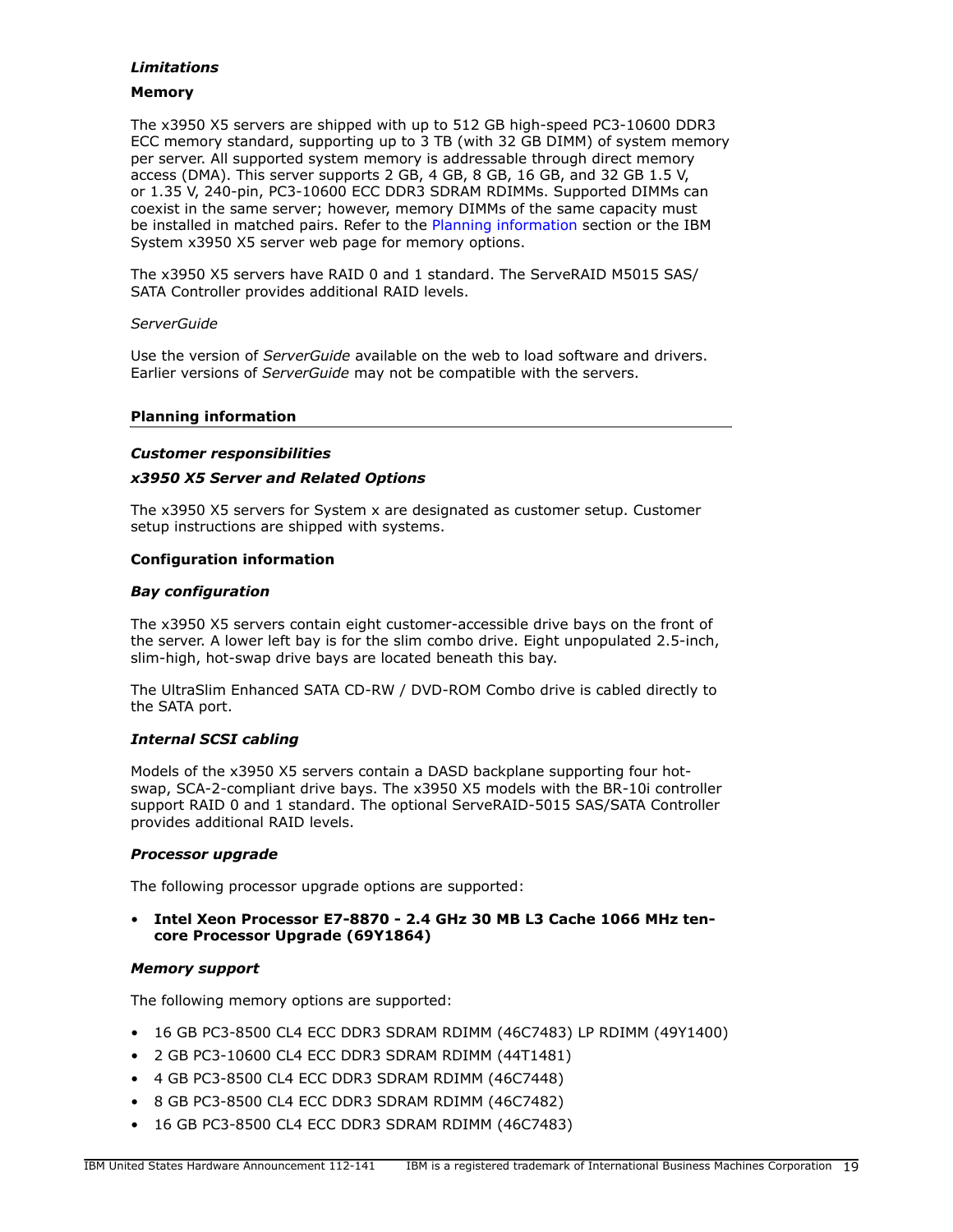- 32 GB PC3L-8500 CL7 ECC DDR3 SDRAM RDIMM (90Y3101)
- 4 GB (1x4GB, 2Rx8, 1.35V) PC3L-10600 CL9 ECC DDR3 1333 MHz LP RDIMM (49Y1407)
- 8 GB (1x8GB, 4Rx8, 1.35V) PC3L-8500 CL7 ECC DDR3 1066 MHz LP RDIMM (49Y1399)
- 16 GB (1x16GB, 4Rx4, 1.35V) PC3L-8500 CL7 ECC DDR3 1066 MHz LP RDIMM (449Y1400)
- 32 GB (1x32GB, 4Rx4, 1.35V) PC3L-8500 CL7 ECC DDR3 1066 MHz LP RDIMM (90Y3206)

Memory DIMMs should be plugged in order of size -- largest first, followed by the next size. When plug order moves to new DIMM numbers, start with the memory card with the smallest total amount.

- Example: Four CPUs, four memory cards, four 8 GB DIMMs, eight 4 GB DIMMs.
	- $-$  Card1 DIMMs 1 and  $8 = 2 \times 8$  GB
	- $-$  Card7 DIMMs 1 and  $8 = 2 \times 8$  GB
	- $-$  Card3 DIMMs 1 and  $8 = 2 \times 4$  GB
	- Card5 DIMMs  $1$  and  $8 = 2 \times 4$  GB
- When moving to next DIMM locations 3 and 6, start with the card with the least amount of memory.
	- $-$  Card3 DIMMs 3 and  $6 = 2 \times 4$  GB
	- Card5 DIMMs 3 and  $6 = 2 \times 4$  GB
- End result is four memory cards, each with 16 GB, balanced for the best performance

**Note:** Refer to details on the ServerProven Plan for memory supported in x3950.

<http://www-03.ibm.com/servers/eserver/serverproven/compat/us/indexsp.html>

#### *PCIe adapter installations*

The x3950 X5 servers contain PCIe architecture and seven 5.0 Gb PCIe I/O (one x16, five x8, one x4) sockets.

#### *Rack installations*

x3950 X5 4U, rack-drawer models are designed to be installed in a 19-inch rack cabinet designed for 26-inch deep devices, such as the NetBAY42 ER, NetBAY42 SR, NetBAY25 SR, or NetBAY11.

If using a non-IBM rack, the cabinet must meet the EIA-310-D standards with a depth of at least 71.1 cm (28 in). Also, adequate space (approximately 5 cm (2 in) for the front bezel and  $2.5$  cm  $(1 \text{ in})$  for air flow) must be maintained from the slide assembly to the front door of the rack cabinet to allow sufficient space for the door to close and provide adequate air flow.

#### *Power considerations*

These x3950 X5 models include two 1975-watt, voltage sensing, rear access, hotswap power supplies in the main x3950 X5 chassis.

#### *Cable orders*

The 10/100/1000 Mbps full-duplex, Dual Ethernet PCIe controller is standard with the x3950 X5 servers. The RJ-45 connectors provide a 10BASE-T or 100/1000BASE-TX interface for connecting twisted-pair cable to the Ethernet network. Cabling is not included with the server. To connect the Ethernet controller to a repeater or switch, use a UTP cable with RJ-45 connectors at both ends. For 100/1000 Mbps operation, Category 5 cabling must be used. For 10 Mbps operation, Category 3, or better, cabling must be used.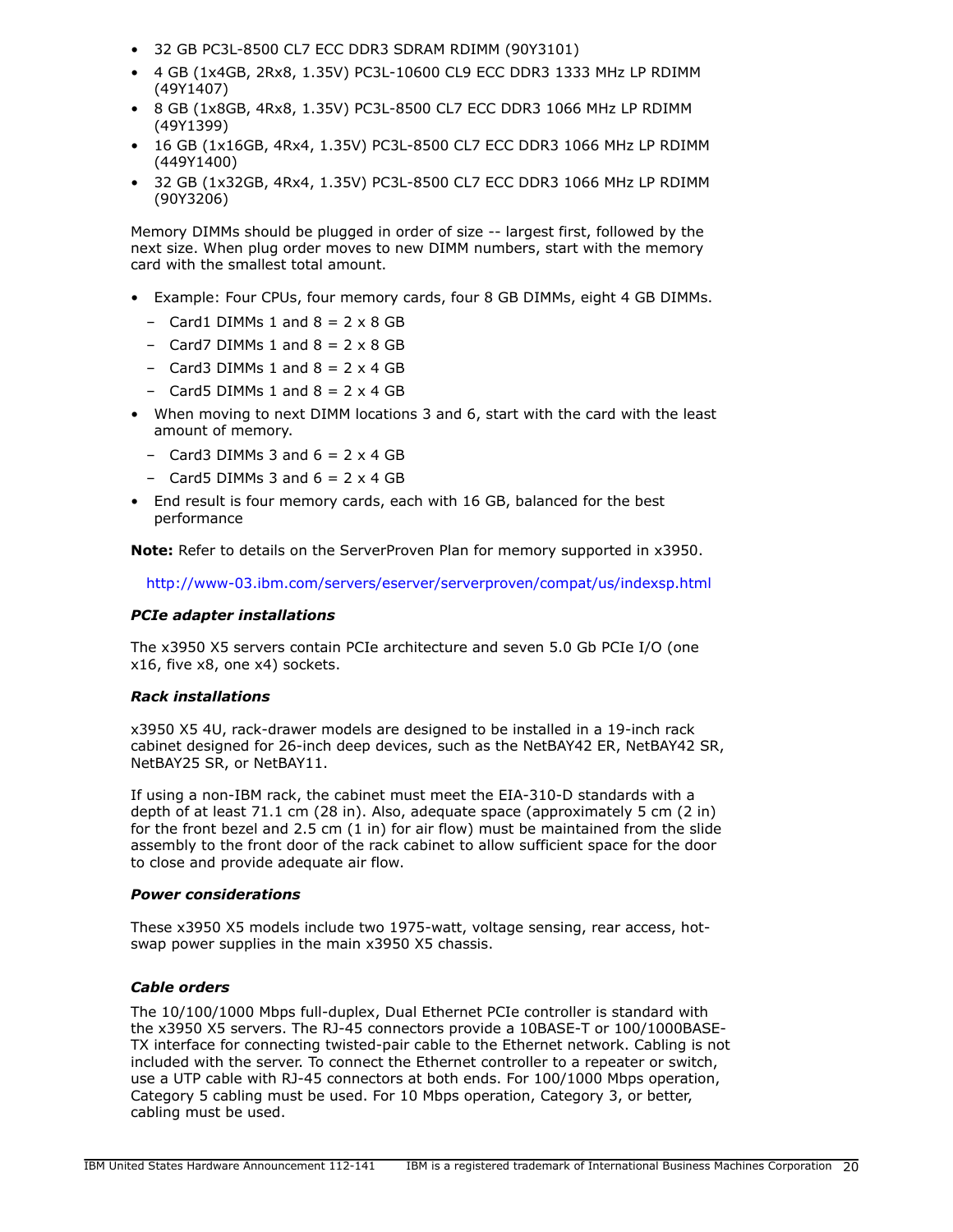There are no additional cabling requirements, other than for system power, keyboard, mouse, and monitor connections.

## *Installability*

The x3950 X5 server requires about 40 minutes for installation. Installation includes unpacking, setting up, and powering on the system.

Installation services are required to install the SAP HANA software stack including SUSE Linux Enterprise Server for SAP Applications, IBM General Parallel File System ( GPFS ), and SAP HANA software. IBM Lab Services, IBM GTS and qualified IBM Business Partners can provide this software installation service.

#### *Packaging*

| Product             | Shipment group                                                             | Number of<br>boxes |
|---------------------|----------------------------------------------------------------------------|--------------------|
| IBM System x3950 X5 | System unit carton<br>Contents:                                            |                    |
|                     | System unit<br>Rack kits (two sets):<br>Rails<br>Cable management hardware |                    |
| IBM System x3950 X5 | Country kit carton                                                         |                    |

Contents:

- Four 2.8 m 220 V intra-rack cables
- Safety booklet
- CD-ROM Packages
- IBM Systems Director
- CD-ROM Packages
- Active Energy Manager
- On/off switch cover
- IBM Systems solution for SAP HANA recovery media
- SUSE Linux for SAP Applications license key
- IBM GPFS on x86 Single Server for Integrated Offerings, V3.x with 3-year SW S&S license letter
- IBM Systems Solution for SAP HANA appliance Quick Start Guide

The x3950 X5 systems are shipped as a single package. The country kit carton is contained inside the top portion of the system unit carton, while the rack components are contained in the system unit carton.

The following publications will be available on the support website and on the Documentation CD.

The *IBM System Types 7145, 7146, 7143, and 7191 x3850 X5 and x3950 X5 Installation and User's Guide* , and the *IBM System Types 7145, 7146, 7143, and 7191 x3850 X5 and x3950 X5 Problem Determination and Service Guide* , in US English versions, are available from our website.

The *Warranty Information* publication will be available as a hardcopy publication at

<http://www.ibm.com/systems/support>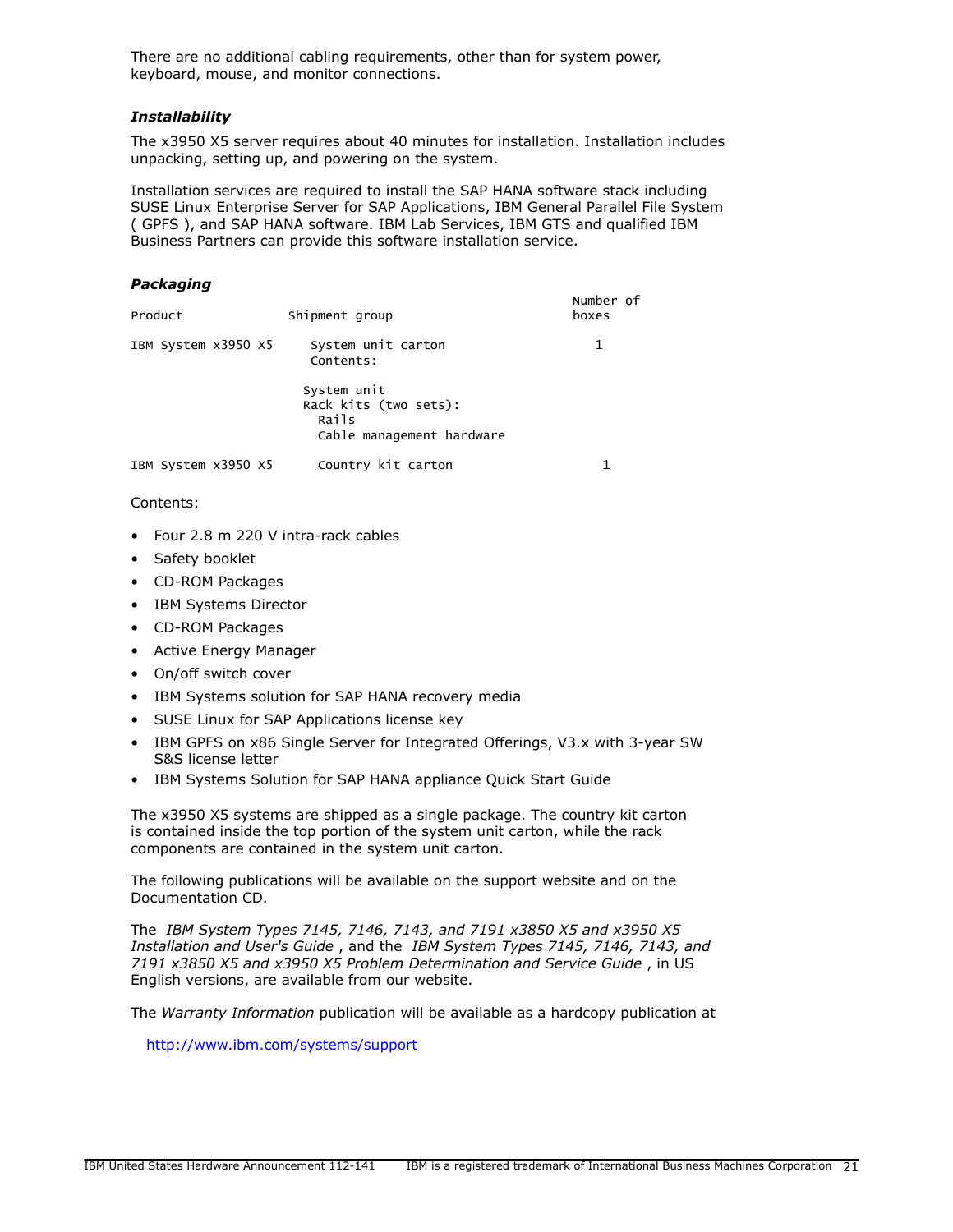## **Related options**

#### **Processor upgrades**

- Xeon processor
- Installation publications/warranty

## *Supplies*

None

## **Security, auditability, and control**

Security and auditability features include:

- Power-on and privileged access password functions provide controls of who has access to the data and server setup program on the server.
- A set unattended boot mode allows the system keyboard to be locked to all entries except the password and at the same time allows other computers on the network to access the system disk drive.
- A selectable boot sequence can be used to prevent unauthorized installation of software or removal of data from the diskette drive.
- These servers are Winbond Trusted Platform Module V1.2, Trusted Computing Group (TCG) compliant.

## *Limitations*

The x3950 X5 servers have no security intrusion detection; therefore, they should be installed in a rack environment that provides security through lockable doors or other security measures. It is a customer's responsibility to ensure that the server is secure to protect sensitive data.

The system supports integrity measurements. The TPM is TCG V1.2-compliant, and is ready for use with software purchased from third-party TPM Ecosystem partners in compliance with the TPM V1.2 specification.

The customer is responsible for evaluation, selection, and implementation of security features, administrative procedures, and appropriate controls in application systems and communications facilities.

## <span id="page-21-0"></span>**Terms and conditions**

## *IBM Global Financing*

Yes

#### **IBM System x3950 X5**

To obtain copies of the IBM Statement of Limited Warranty, contact your reseller or IBM .

In the United States, call 800-IBM-SERV (426-7378), or write to:

Warranty Information P.O. Box 12195 Research Triangle Park, NC 27709 Attn: Dept JDJA/B203

#### **Warranty period**

- Three years
- Optional features One year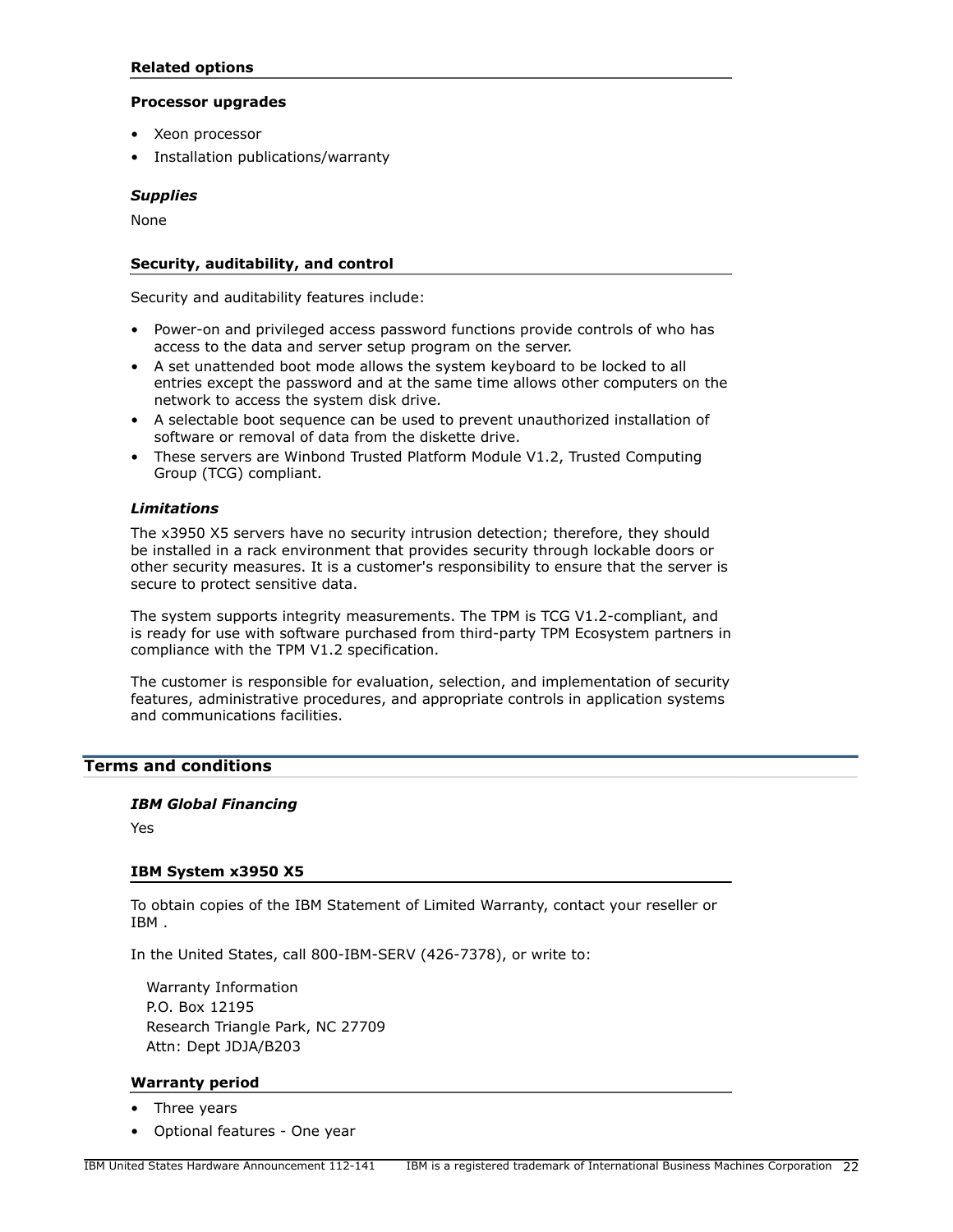**Note:** For configurations that support the RAID Battery, the RAID battery will be warranted for 1 year effective on its "Date of Installation." All other product warranty terms for the machine remain unchanged.

An IBM part or feature installed during the initial installation of an IBM machine is subject to a full warranty effective on the date of installation of the machine. An IBM part or feature which replaces a previously installed part or feature assumes the remainder of the warranty period for the replaced part or feature. An IBM part or feature added to a machine without replacing a previously installed part or feature is subject to a full warranty effective on its date of installation. Unless specified otherwise, the warranty period, type of warranty service, and service level of a part or feature is the same as the machine it is installed.

The following have been designated as consumables or supply items and are, therefore, not covered by this warranty:

- ServeRAID SAS controller battery
- Raid Battery

#### **Warranty service**

If required, IBM provides repair or exchange service, depending on the type of warranty service specified below for the machine. IBM will attempt to resolve your problem over the telephone or electronically by access to an IBM website. Certain machines contain remote support capabilities for direct problem reporting, remote problem determination, and resolution with IBM . You must follow the problem determination and resolution procedures that IBM specifies. Following problem determination, if IBM determines On-site Service is required, scheduling of service will depend upon the time of your call, machine technology and redundancy, and availability of parts. Service levels are response-time objectives and are not guaranteed. The specified level of warranty service may not be available in all worldwide locations. Additional charges may apply outside IBM's normal service area. Contact your local IBM representative or your reseller for country- and location-specific information.

SAP HANA software and support is licensed from SAP. SAP provides solution level support for the SAP HANA software and the appliance solution, including the x3950 X5 Workload Optimized Solution models. If you encounter a SAP HANA solution level issue, contact SAP through the SAP Online Service System (SAP OSS) website

#### <https://service.sap.com>

and create a service request ticket using BC-HAN as the problem component.

The IBM Systems solution for SAP HANA x3950 Workload Optimized Solution is delivered to you as an appliance. This implies certain restrictions with hardware modifications and software updates:

- All hardware components have been configured and tuned for optimal performance with SAP HANA.
- The solution must be operated only with hardware components and software levels that have been certified by IBM and SAP.
- No additional hardware and software components may be installed on the system without an explicit support statement from IBM and SAP - Failing to do so may void SAP support.
- If errors occur in any software component of SAP HANA, SAP is the main point of contact. SAP distributes all issues within the support organization. If the customer has defined special support agreements with IBM , the customer should contact IBM directly in the case of obvious hardware or system issues. To investigate SAP HANA-related problems, SAP support requires a support connection to all servers in the SAP HANA landscape. For more information about establishing a SAP service connection for SAP HANA, see SAP Service Marketplace SAP Note 1635304.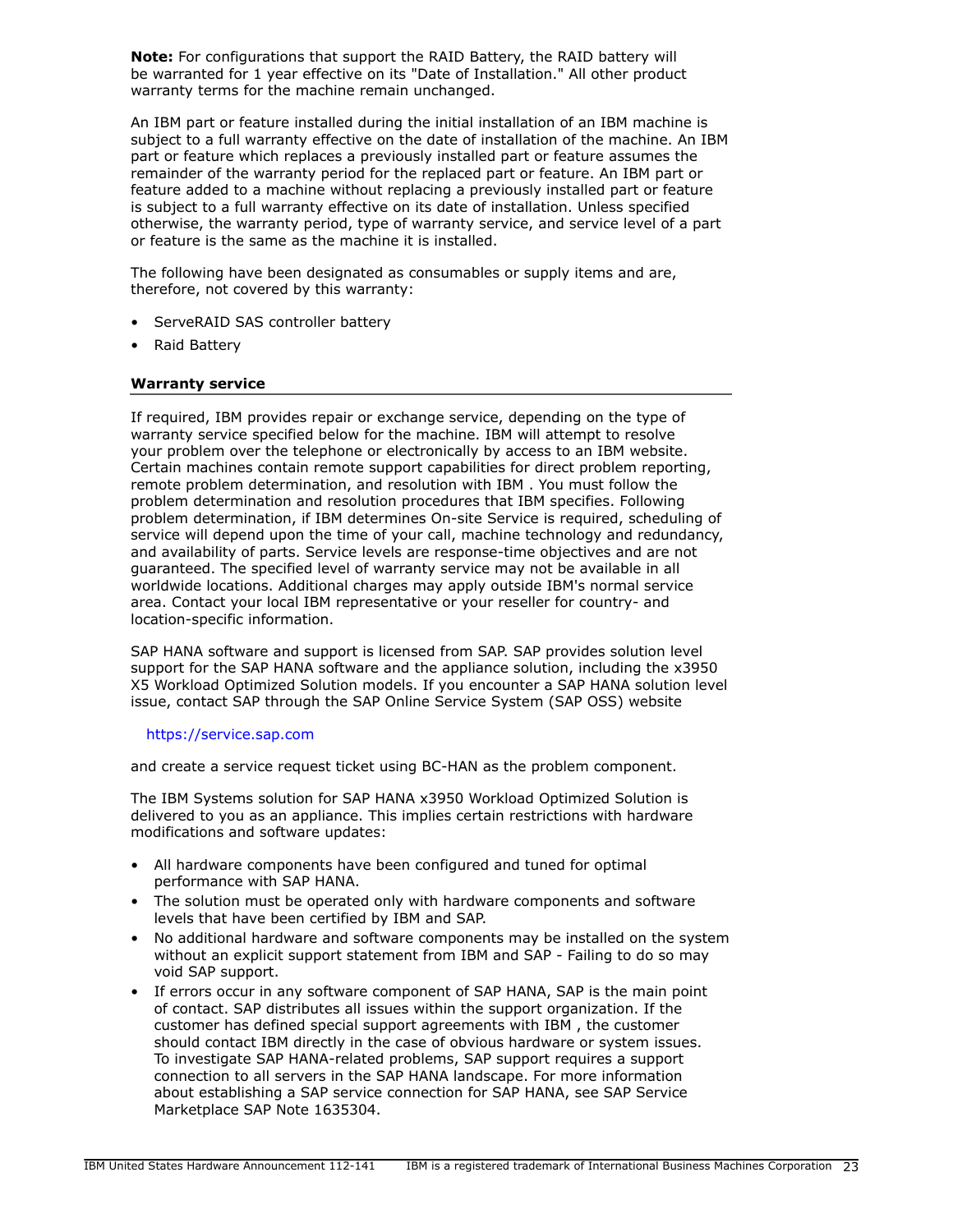The type of service is Customer Replaceable Unit (for example, keyboard, mouse, speaker, memory, or hard disk drive) Service and On-site Service.

## *Customer Replaceable Unit (CRU) Service*

IBM provides a replacement CRU to you for you to install. CRU information and replacement instructions are shipped with your machine and are available from IBM at any time on your request. A CRU is designated as being either a Tier 1 (mandatory) or a Tier 2 (optional) CRU. Installation of Tier 1 CRUs, as specified in this announcement, is your responsibility. If IBM installs a Tier 1 CRU at your request, you will be charged for the installation. You may install a Tier 2 CRU yourself or request IBM to install it, at no additional charge, under the type of warranty service designated for your machine.

Recovery media is included with the x3950 X5 Workload Optimized Solution to assist in returning the SAP HANA preload to the factory install state. Save this media along with the SUSE Linux Enterprise Server for SAP Applications license for system recovery and support use. If you cannot find the Workload Optimized Solution for SAP HANA recovery media, contact IBM support. Note, you should perform a system backup as soon as your system is set up. If your system is serviced, you may need to perform a recovery procedure on your system to return it to operational state. If you do not have a system backup, contact IBM services or a qualified IBM Business Partner to fully recover your SAP HANA workload optimized system.

Based upon availability, a CRU will be shipped for next-business-day (NBD) delivery. IBM specifies in the materials shipped with a replacement CRU whether a defective CRU must be returned to IBM . When return is required, return instructions and a container are shipped with the replacement CRU, and you may be charged for the replacement CRU if IBM does not receive the defective CRU within 15 days of your receipt of the replacement.

The following parts have been designated as Tier 1 CRUs:

- Battery 3.0 Volt CMOS
- Op panel card
- 1975W PS
- PDU power cord
- 60 mm fan
- 120 mm fan
- Top cover
- Top bckt asm
- Sys bezel
- Rail kit
- Shipping brkt
- Cable management arm
- Filler kit
- Label kit
- SAS data cable
- Memory DIMMs
- Hard disk drives
- Ethernet adapter
- RAID card

#### *On-site Service*

At IBM's discretion you will receive CRU service or IBM or your reseller will repair the failing machine at your location and verify its operation. If required, On-site Repair is provided, 9 hours per day, Monday through Friday excluding holidays, NBD response. You must provide a suitable working area to allow disassembly and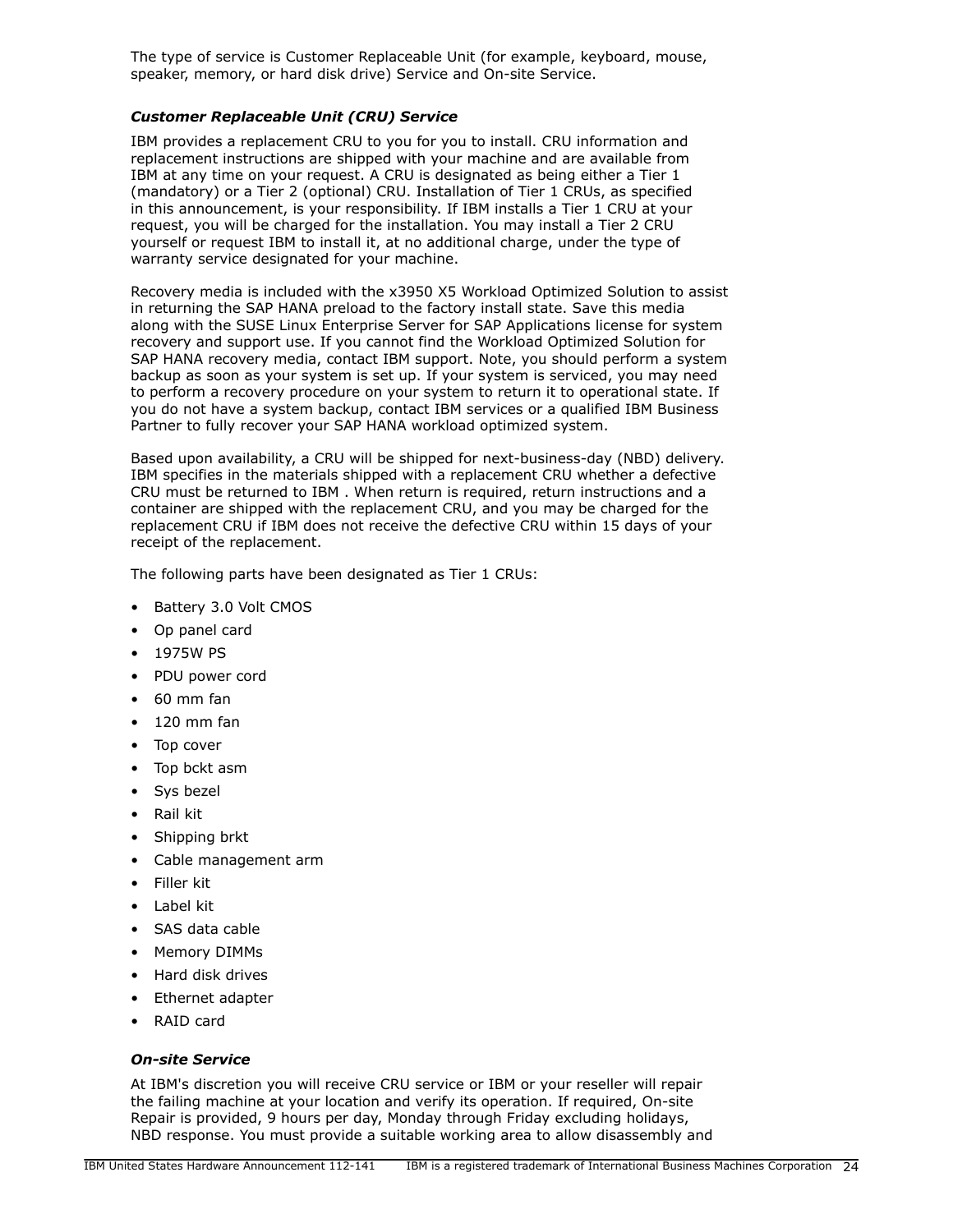reassembly of the IBM machine. The area must be clean, well lit, and suitable for the purpose. On-site Service is not available in all countries, and some countries have kilometer or mileage limitations from an IBM service center. In those locations where On-site Service is not available, the normal in-country service delivery is used.

Call IBM at 1-800-IBM-SERV (426-7378) to assist with problem isolation for hardware to determine if warranty service is required. Telephone support may be subject to additional charges, even during the limited warranty period.

Calls must be received by 5:00 p.m. local time in order to qualify for NBD service.

## *International Warranty Service (IWS)*

IWS is available in selected countries or regions.

The warranty service type and the service level provided in the servicing country may be different from that provided in the country in which the machine was purchased.

Under IWS, warranty service will be provided with the prevailing warranty service type and service level available for the IWS-eligible machine type in the servicing country, and the warranty period observed will be that of the country in which the machine was purchased.

To determine the eligibility of your machine and to view a list of countries where service is available, visit

<http://www-947.ibm.com/support/entry/portal/docdisplay?lndocid=GCOR-3FBJK2>

For more information on IWS, refer to Services Announcement [601-034,](http://www.ibm.com/common/ssi/cgi-bin/ssialias?infotype=an&subtype=ca&appname=gpateam&supplier=897&letternum=ENUS601-034) dated September 25, 2001 .

#### *Licensing*

Programs included with this product are licensed under the terms and conditions of the License Agreements that are shipped with the system.

#### **Maintenance services**

#### *ServicePac , ServiceSuite , ServiceElect, and ServiceElite*

ServicePac® , ServiceSuite® , ServiceElect, and ServiceElite provide hardware warranty service upgrades, maintenance, and selected support services in one agreement.

#### *Warranty service upgrade*

During the warranty period, a warranty service upgrade provides an enhanced level of On-site Service for an additional charge. A warranty service upgrade must be purchased during the warranty period and is for a fixed term (duration). It is not refundable or transferable and may not be prorated. If required, IBM will provide the warranty service upgrade enhanced level of On-site Service acquired by the customer. Service levels are response-time objectives and are not guaranteed.

IBM will attempt to resolve your problem over the telephone or electronically by access to an IBM website. Certain machines contain remote support capabilities for direct problem reporting, remote problem determination, and resolution with IBM . You must follow the problem determination and resolution procedures that IBM specifies. Following problem determination, if IBM determines On-site Service is required, scheduling of service will depend upon the time of your call, machine technology and redundancy, and availability of parts.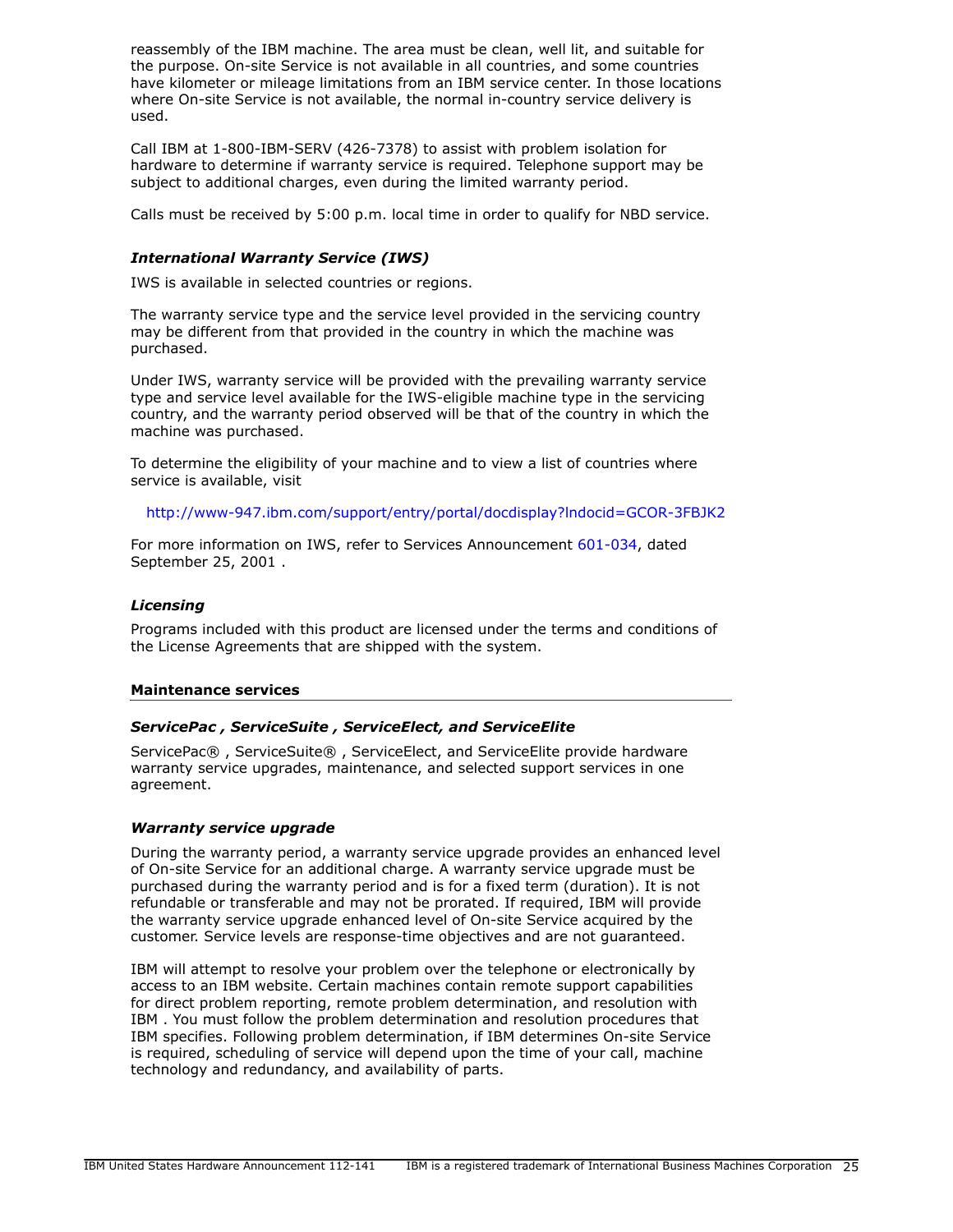CRUs will be provided as part of the machine's standard warranty CRU Service except that you may install a Tier 1 CRU yourself or request IBM installation, at no additional charge, under one of the On-site Service levels specified below.

IBM will repair the failing machine at your location and verify its operation. You must provide a suitable working area to allow disassembly and reassembly of the IBM machine. The area must be clean, well lit, and suitable for the purpose.

#### *Maintenance service*

If required, IBM provides repair or exchange service, depending on the type of maintenance service specified below for the machine. IBM will attempt to resolve your problem over the telephone or electronically by access to an IBM website. Certain machines contain remote support capabilities for direct problem reporting, remote problem determination, and resolution with IBM . You must follow the problem determination and resolution procedures that IBM specifies. Following problem determination, if IBM determines On-site Service is required, scheduling of service will depend upon the time of your call, machine technology and redundancy, and availability of parts. Service levels are response-time objectives and are not guaranteed.

## *CRU Service*

If your problem can be resolved with a CRU (for example, keyboard, mouse, speaker, memory, or hard disk drive), IBM will ship the CRU to you for you to install. CRU information and replacement instructions are shipped with your machine and are available from IBM at any time on your request.

IBM specifies in the materials shipped with a replacement CRU whether a defective CRU must be returned to IBM . When return is required, return instructions and a container are shipped with the replacement CRU, and you may be charged for the replacement CRU if IBM does not receive the defective CRU within 15 days of your receipt of the replacement.

#### *On-site Service*

IBM will repair the failing machine at your location and verify its operation. You must provide a suitable working area to allow disassembly and reassembly of the IBM machine. The area must be clean, well lit, and suitable for the purpose.

#### **Maintenance service (ICA)**

Maintenance services are available for ICA legacy contracts.

## *Alternative service (warranty service upgrades)*

During the warranty period, a warranty service upgrade provides an enhanced level of On-site Service for an additional charge. A warranty service upgrade must be purchased during the warranty period and is for a fixed term (duration). It is not refundable or transferable and may not be prorated. If required, IBM will provide the warranty service upgrade enhanced level of On-site Service acquired by the customer. Service levels are response-time objectives and are not guaranteed.

IBM will attempt to resolve your problem over the telephone or electronically by access to an IBM website. Certain machines contain remote support capabilities for direct problem reporting, remote problem determination, and resolution with IBM . You must follow the problem determination and resolution procedures that IBM specifies. Following problem determination, if IBM determines On-site Service is required, scheduling of service will depend upon the time of your call, machine technology and redundancy, and availability of parts.

A CRU will be provided as part of the machine's standard warranty CRU Service except that you may install a Tier 1 CRU yourself or request IBM to install it, at no additional charge, under the type of warranty service designated for your machine.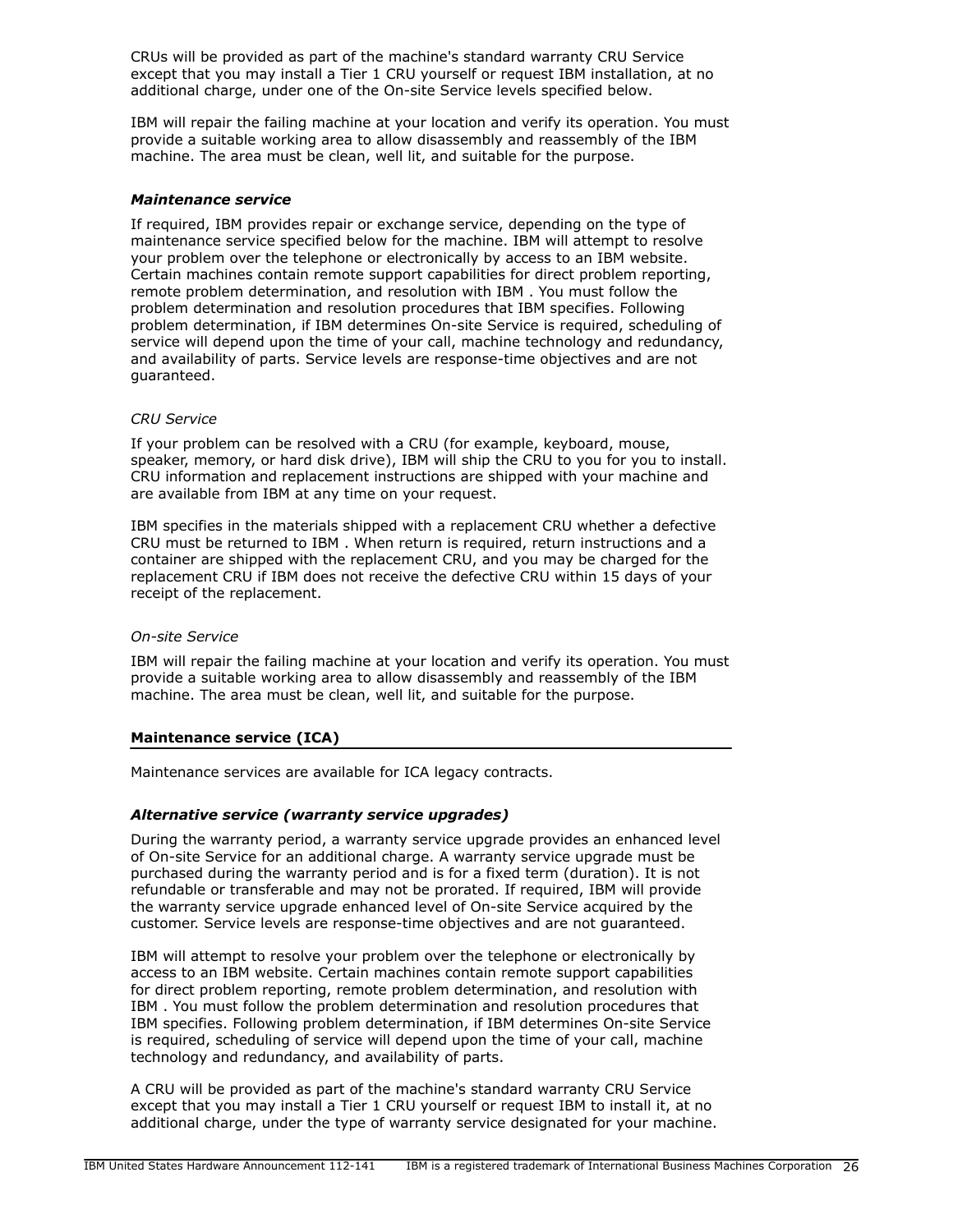IBM will repair the failing machine at your location and verify its operation. You must provide a suitable working area to allow disassembly and reassembly of the IBM machine. The area must be clean, well lit, and suitable for the purpose.

#### *Maintenance service*

If required, IBM provides repair or exchange service, depending on the type of maintenance service specified below for the machine. IBM will attempt to resolve your problem over the telephone or electronically by access to an IBM website. Certain machines contain remote support capabilities for direct problem reporting, remote problem determination, and resolution with IBM . You must follow the problem determination and resolution procedures that IBM specifies. Following problem determination, if IBM determines On-site Service is required, scheduling of service will depend upon the time of your call, machine technology and redundancy, and availability of parts. Service levels are response-time objectives and are not guaranteed.

## *CRU Service*

If your problem can be resolved with a CRU (for example, keyboard, mouse, speaker, memory, or hard disk drive), IBM will ship the CRU to you for you to install. CRU information and replacement instructions are shipped with your machine and are available from IBM at any time on your request.

IBM specifies in the materials shipped with a replacement CRU whether a defective CRU must be returned to IBM . When return is required, return instructions and a container are shipped with the replacement CRU, and you may be charged for the replacement CRU if IBM does not receive the defective CRU within 15 days of your receipt of the replacement.

#### *On-site Service*

IBM will repair the failing machine at your location and verify its operation. You must provide a suitable working area to allow disassembly and reassembly of the IBM machine. The area must be clean, well lit, and suitable for the purpose.

## **Non-IBM parts support**

## *Warranty service*

IBM is now shipping machines with selected non-IBM parts that contain an IBM field replaceable unit (FRU) part number label. These parts are to be serviced during the IBM machine warranty period. IBM is covering the service on these selected non-IBM parts as an accommodation to its customers, and normal warranty service procedures for the IBM machine apply.

## *Warranty service upgrades and maintenance services*

Under certain conditions, IBM Integrated Technology Services repairs selected non-IBM parts at no additional charge for machines that are covered under warranty service upgrades or maintenance services.

IBM Service provides hardware problem determination on non-IBM parts (for example, adapter cards, PCMCIA cards, disk drives, or memory) installed within IBM machines covered under warranty service upgrades or maintenance services and provides the labor to replace the failing parts at no additional charge.

If IBM has a Technical Service Agreement with the manufacturer of the failing part, or if the failing part is an accommodations part (a part with an IBM FRU label), IBM may also source and replace the failing part at no additional charge. For all other non-IBM parts, customers are responsible for sourcing the parts. Installation labor is provided at no additional charge, if the machine is covered under a warranty service upgrade or a maintenance service.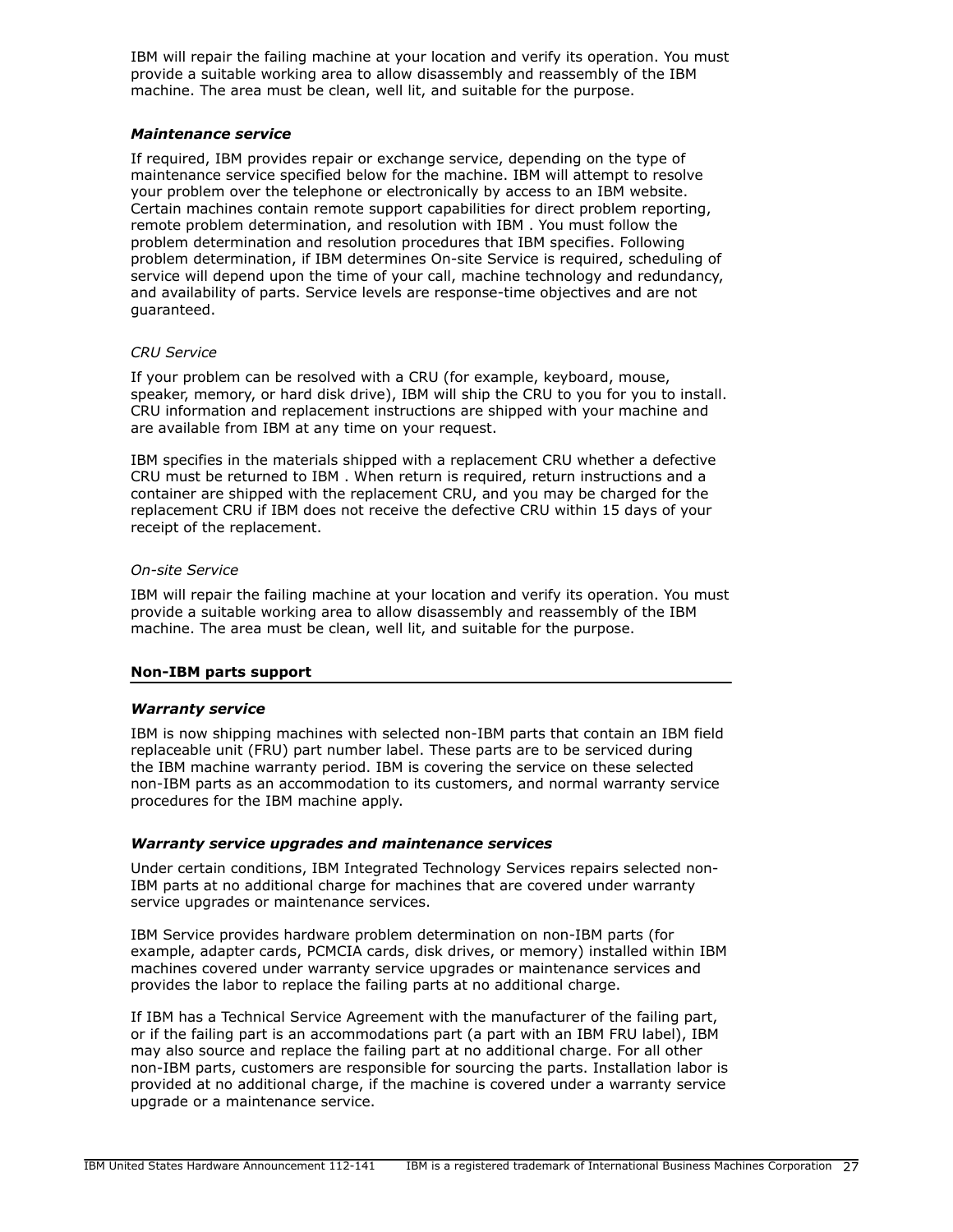#### *IBM hourly service rate classification*

One

#### *Field-installable features*

Yes

#### *Model conversions*

No

## *Machine installation*

Customer setup. Customers are responsible for installation according to the instructions IBM provides with the machine.

#### *Graduated program license charges apply*

No

## *Licensed Machine Code*

IBM Machine Code is licensed for use by a customer on the IBM machine for which it was provided by IBM under the terms and conditions of the IBM License Agreement for Machine Code, to enable the machine to function in accordance with its specifications, and only for the capacity authorized by IBM and acquired by the customer. You can obtain the agreement by contacting your IBM representative or visiting

[http://www-304.ibm.com/systems/support/machine\\_warranties/](http://www-304.ibm.com/systems/support/machine_warranties/machine_code.html) [machine\\_code.html](http://www-304.ibm.com/systems/support/machine_warranties/machine_code.html)

IBM may release changes to the Machine Code. IBM plans to make the Machine Code changes available for download from the IBM System x technical support website

<http://www-304.ibm.com/systems/support/>

If the machine does not function as warranted and your problem can be resolved through your application of downloadable Machine Code, you are responsible for downloading and installing these designated Machine Code changes as IBM specifies. If you would prefer, you may request IBM to install downloadable Machine Code changes; however, you may be charged for that service.

#### <span id="page-27-0"></span>**Prices**

For current prices, contact IBM at 888-Shop-IBM (746-7426) or visit

<http://www-03.ibm.com/systems/x/>

To locate the web price, search on the feature number in the Search field.

#### *Product charges*

The following are features already announced for the 7143 machine type:

| Description                    | Mode1<br>Number | Feature<br>Number | Initial/<br>MES/<br>Both/<br>Support |
|--------------------------------|-----------------|-------------------|--------------------------------------|
| HANA Refresh Software Stack S+ | AC1             | A3H9              | Initial                              |
| HANA Refresh Software Stack M  |                 |                   |                                      |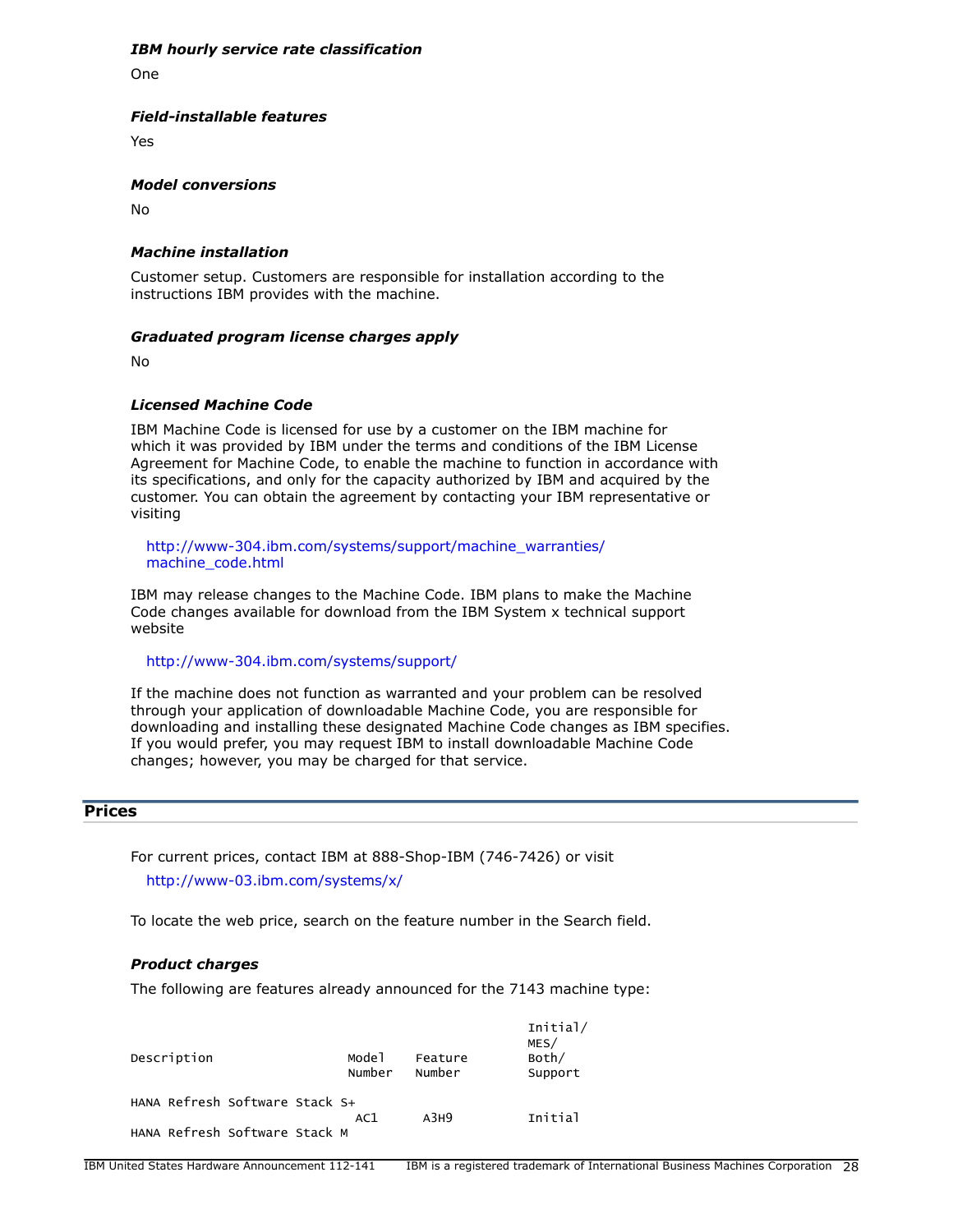| HANA Refresh Software Stack L                                            | AC1 | АЗНА                 | Initial                                  |     |
|--------------------------------------------------------------------------|-----|----------------------|------------------------------------------|-----|
|                                                                          | AC1 | A3HB                 | Initial                                  |     |
|                                                                          |     |                      |                                          |     |
| Description                                                              |     | <b>SEO</b><br>Number | Initial/<br>MES/<br>Both/<br>Support CSU |     |
| x3950 X5 - 2x2.40 GHz/30 MB, 256 GB 7143HAU<br>Xeon E7-8870 10-core 130w |     |                      | Both                                     | Yes |
| x3950 X5 - 4x2.40 GHz/30 MB, 512 GB 7143HBU<br>Xeon E7-8870 10-core 130w |     |                      | Both                                     | Yes |
| x3950 X5 - 4x2.40 GHz/30 MB, 512 GB 7143HCU<br>Xeon E7-8870 10-core 130w |     |                      | Both                                     | Yes |

# **IBM System x3950 X5 - 7143**

Hardware models announcing with this release will utilize existing US ServicePacs.

Reference the following IBM website for applicable US ServicePac information

[http://www-935.ibm.com/services/us/its/html/servicepac\\_americas.html](http://www-935.ibm.com/services/us/its/html/servicepac_americas.html)

## *ServicePac for Warranty and Maintenance*

|          | 7143-XXX 3 YR onsite repair 10N3058<br>9x5x4 hour average response       |  |
|----------|--------------------------------------------------------------------------|--|
| 7143-XXX | 3 YR onsite repair 10N3059<br>24x7x4 hour average response               |  |
|          | 7143-XXX 3 YR onsite repair 10N3060<br>24x7x2 hour average response      |  |
| 7143-XXX | 4 YR onsite repair 10N3061<br>9x5/next day average response              |  |
| 7143-XXX | 4 YR onsite repair 10N3062<br>9x5x4 hour average response                |  |
| 7143-XXX | 4 YR onsite repair 10N3063<br>24x7x4 hour average response               |  |
| 7143-XXX | 4 YR onsite repair 10N3064<br>24x7x2 hour average response               |  |
| 7143-XXX | 5 YR onsite repair 10N3065<br>9x5/next day average response              |  |
| 7143-XXX | 5 YR onsite repair 10N3066<br>9x5x4 hour average response                |  |
|          | 7143-XXX 5 YR onsite repair 10N3067<br>24x7x4 hour average response      |  |
|          | 7143-XXX 5 YR onsite repair 10N3068<br>24x7x2 hour average response      |  |
| 7143-XXX | 1-year MA IOR $9 \times 5$ 10N3069<br>Next Business Day average response |  |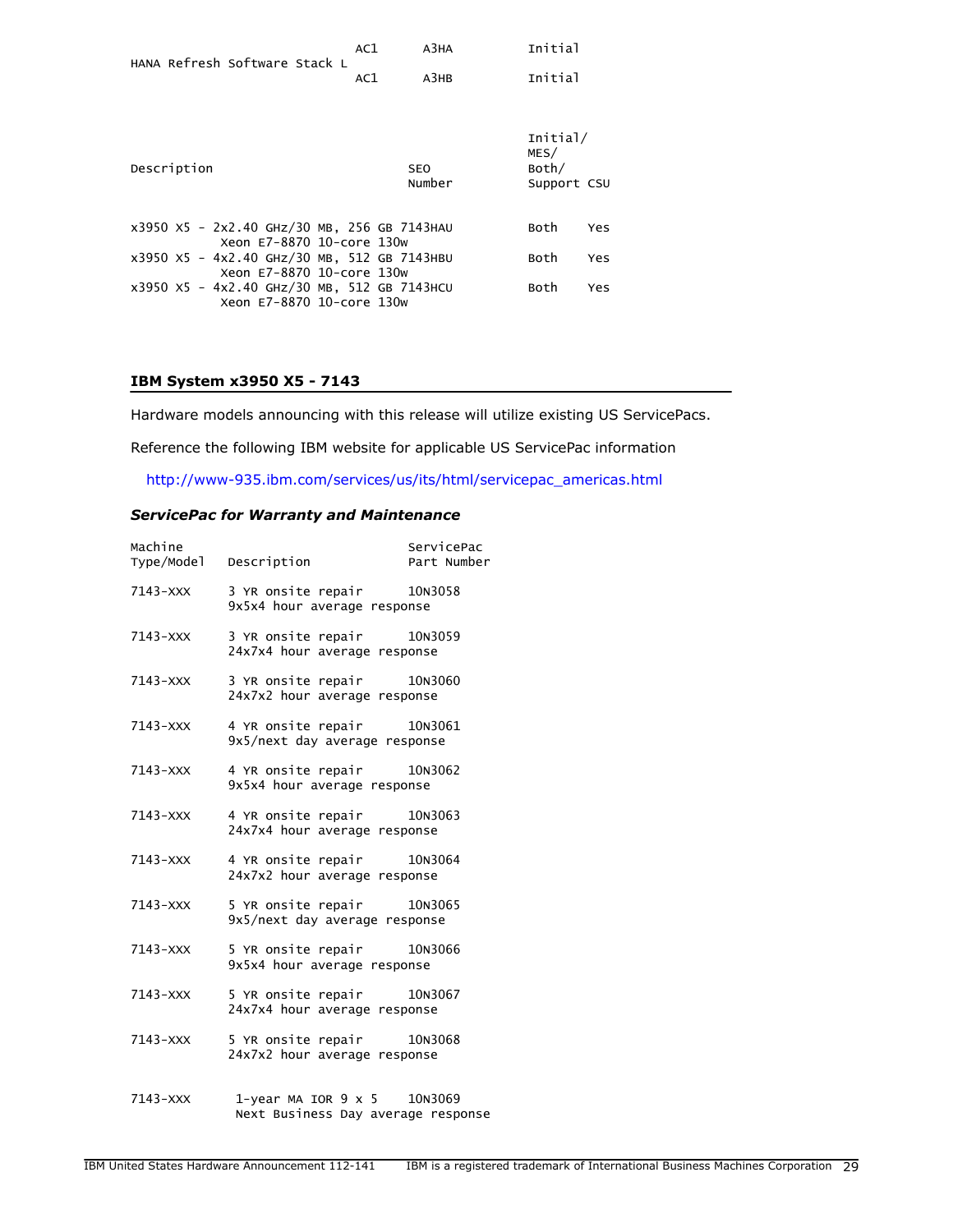| 7143-XXX     | 1-year MA IOR $9 \times 5$ 10N3070<br>4-hour average response            |
|--------------|--------------------------------------------------------------------------|
| 7143-XXX     | 1-year MA IOR 24 X 7 10N3071<br>4-hour average response                  |
| 7143-XXX     | 1-year MA IOR 24 $\times$ 7 10N3072<br>2-hour average response           |
| 7143-XXX     | 2-year MA IOR $9 \times 5$ 10N3073<br>Next Business Day average response |
| $7143 - XXX$ | 2-year MA IOR $9 \times 5$ 10N3074<br>4-hour average response            |
| 7143-XXX     | 2-year MA IOR 24 x 7 10N3075<br>4-hour average response                  |
| $7143 - XXX$ | 2-year MA IOR 24 $\times$ 7 10N3076<br>4-hour average response           |

These ServicePac offerings are valid for models announced in the United States.

#### *Maintenance charges*

For additional information on maintenance and pricing, please contact your IBM Sales Representative or your IBM Business Partner, or call 1-800-IBM-CALL (1-800-426-2255).

For ServiceElect (ESA) maintenance service charges, contact IBM Global Services at 888-IBM-4343 (426-4343).

#### **IBM Global Financing**

IBM Global Financing offers competitive financing to credit-qualified customers to assist them in acquiring IT solutions. Offerings include financing for IT acquisition, including hardware, software, and services, from both IBM and other manufacturers or vendors. Offerings (for all customer segments: small, medium, and large enterprise), rates, terms, and availability can vary by country. Contact your local IBM Global Financing organization or visit

<http://www.ibm.com/financing>

IBM Global Financing offerings are provided through IBM Credit LLC in the United States, and other IBM subsidiaries and divisions worldwide to qualified commercial and government customers. Rates are based on a customer's credit rating, financing terms, offering type, equipment type, and options, and may vary by country. Other restrictions may apply. Rates and offerings are subject to change, extension, or withdrawal without notice.

Financing solutions from IBM Global Financing can help you stretch your budget and affordably acquire the new product. But beyond the initial acquisition, our endto-end approach to IT management can also help keep your technologies current, reduce costs, minimize risk, and preserve your ability to make flexible equipment decisions throughout the entire technology lifecycle.

#### <span id="page-29-0"></span>**Order now**

To order, contact the Americas Call Centers or your local IBM representative, or your IBM Business Partner.

To identify your local IBM representative or IBM Business Partner, call 800-IBM-4YOU (426-4968). Phone: 800-IBM-CALL (426-2255) Fax: 800-2IBM-FAX (242-6329) Internet: callserv@ca.ibm.com